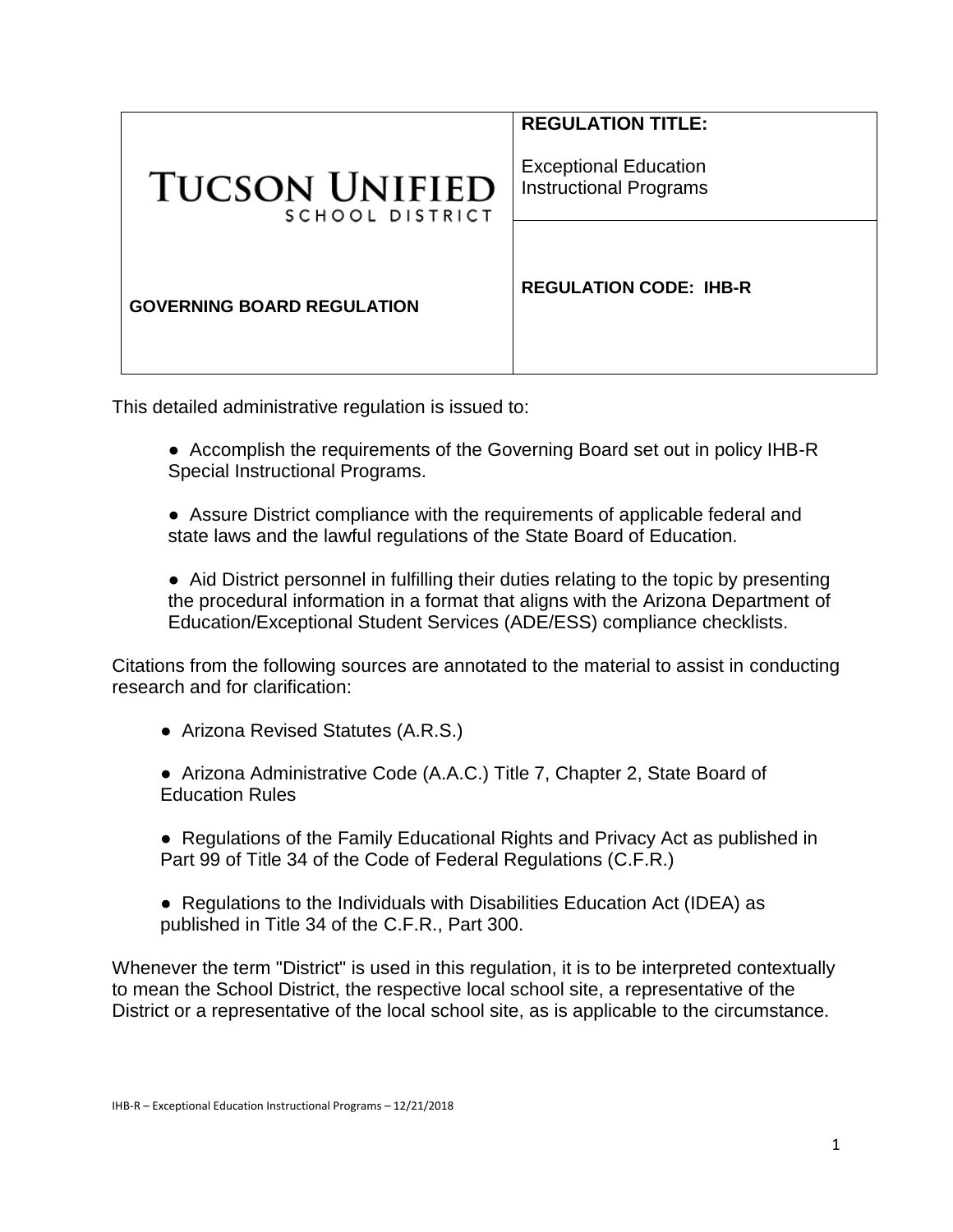# **Applicability**

To accommodate the necessity to present procedural information in a format that aligns with the Arizona Department of Education/Exceptional Student Services (ADE/ESS) compliance checklists, this generic regulation contains procedural requirements for covered individuals of all ages. However, any statement in this regulation that addresses a provision that is not applicable to the grade levels and age ranges included in the student membership of the District is to be considered for the purposes of compliance to be not applicable.

# **Child Find**

The District will identify, locate, and evaluate all children with disabilities within its geographic boundaries who are in need of special education and related services including, but not limited to, children who are:

- Homeless;
- Highly mobile, including migrant children;
- Wards of the state; and,
- Attending private schools or who are homeschooled.

In its identification process the District will include children who are suspected of being a child with a disability and in need of special education, even though a student is:

- Advancing from grade to grade
- Highly mobile, including a migrant student. [34 C.F.R. 300.111]

The District will inform the general public and parents within its boundaries of the responsibility for special education services for students aged three (3) through twentyone (21) years, and how those services may be accessed including information regarding early intervention services for children aged birth through two (2) years. Services for an eligible student with a disability shall extend through conclusion of the instructional year during which the student attains the age of twenty-two (22). [A.A.C. R7-2-401.C]

The District will require all school-based staff members to review the written procedures related to child identification and referral on an annual basis, and maintain documentation of the staff review. [A.A.C. R7-2-401.D]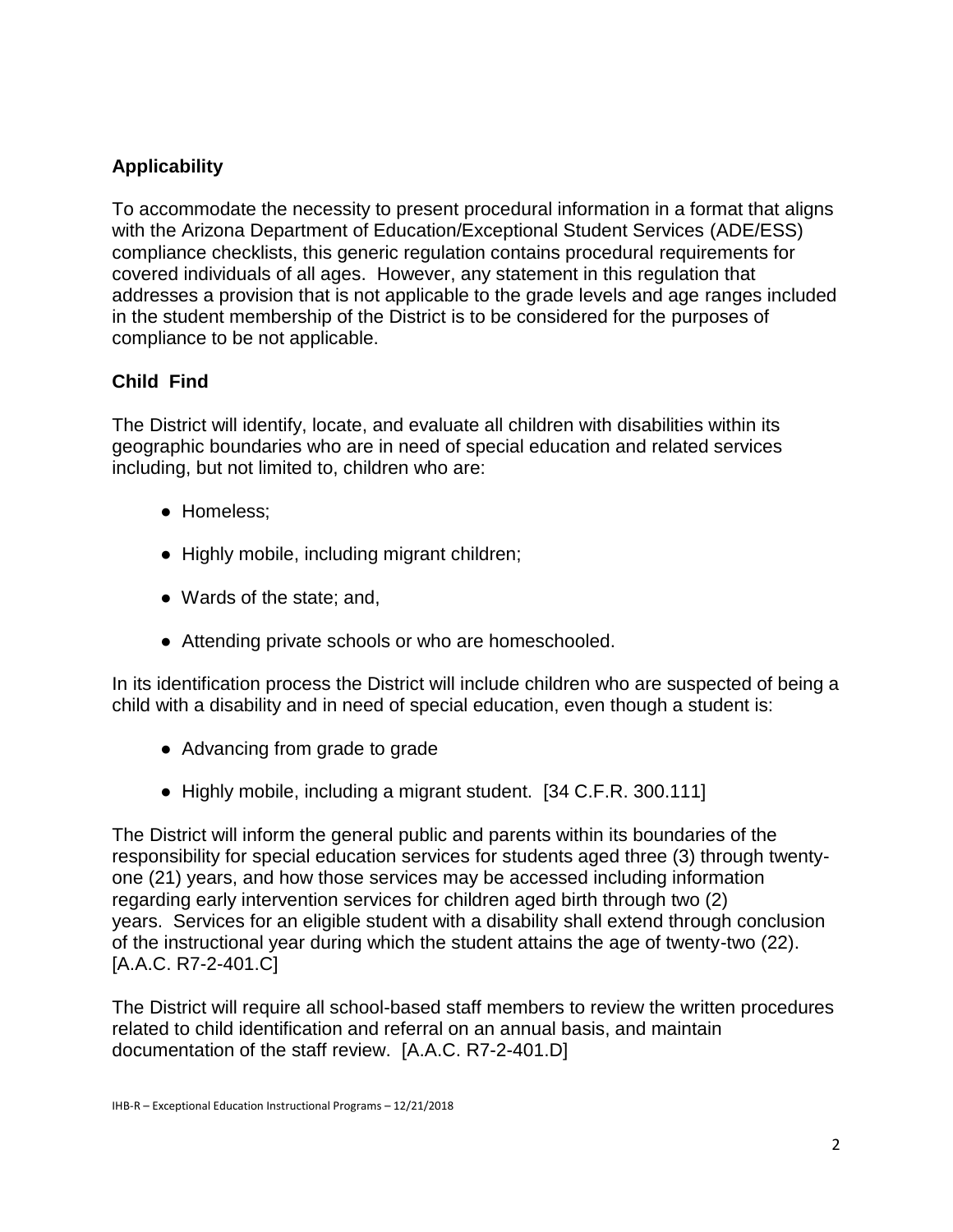Identification screening for possible disabilities shall be completed within forty-five (45) calendar days after:

- Entry of each preschool or kindergarten student and any student enrolling without appropriate records or screening, evaluation, and progress in school; or
- Parent notification of developmental or educational concerns.

Screening procedures shall include vision and hearing status and consideration of the following areas:

- Cognitive or academic;
- Communication;
- Motor;
- Social or behavioral; and
- Adaptive development.

For a student transferring into a school, the District shall review enrollment data and educational performance in the prior school. If there is a history of special education for a student not currently eligible for special education or poor progress, the name of the student shall be submitted to the administrator for consideration of the need for a referral for a full and individual evaluation or other services. [A.A.C. R7-2-401.D]

If a concern about a student is identified through screening procedures or review of records, the parents of the student shall be notified of the concern within ten (10) school days and informed of the District's procedures to follow-up on the student's needs. [A.A.C. R7-2-401.D]

The District shall maintain documentation of the identification procedures utilized, the dates of entry into school, notification by parents of a concern and the dates of screening. The dates shall be maintained in the student's permanent records. [A.A.C. R7-2-401.D]

If the screening indicates a possible disability, the name of the student shall be submitted to the administrator for consideration of the need for a referral for a full and individual evaluation or other services. A parent or a student may request an evaluation of the student. [A.A.C. R7-2-401.D]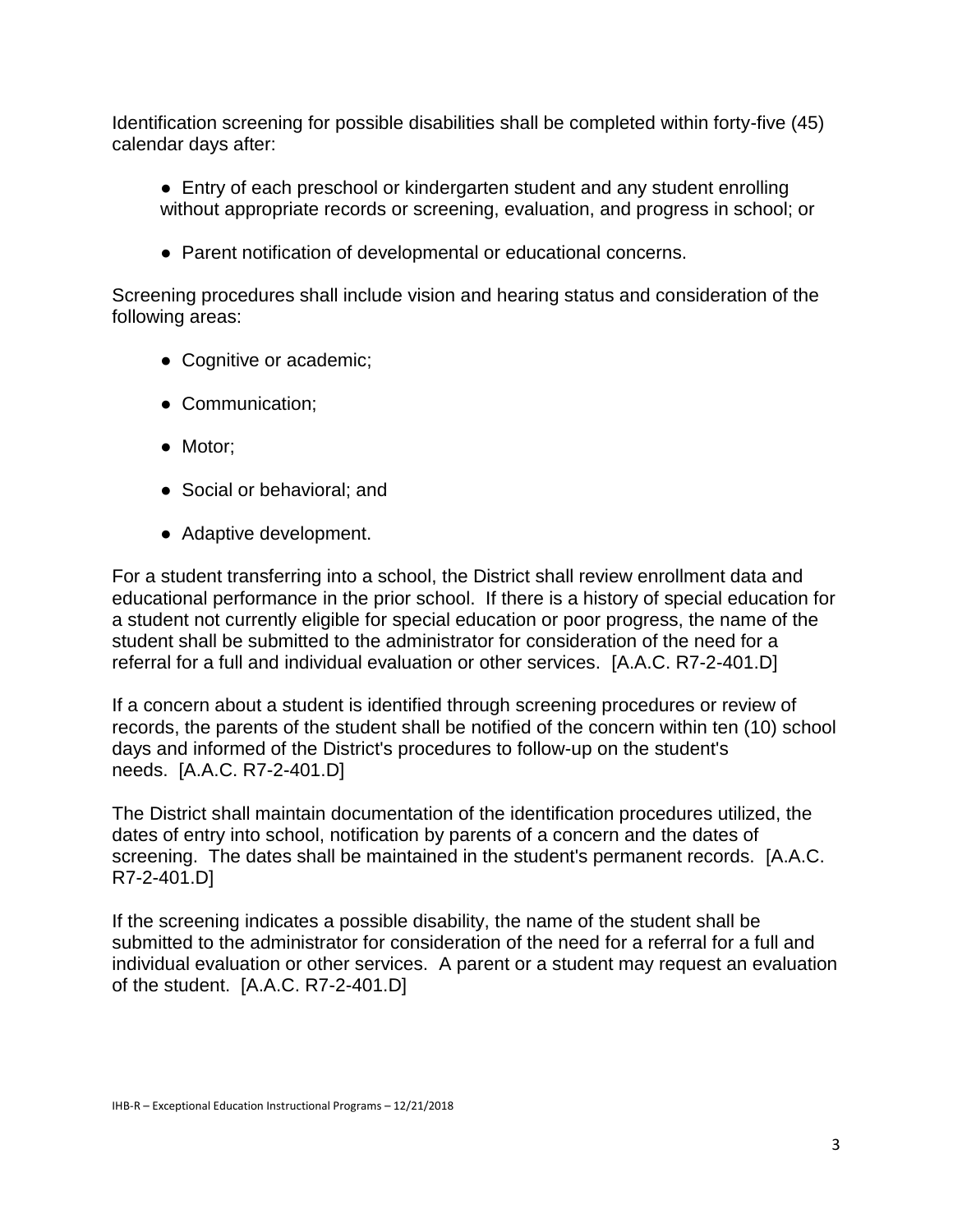If, after consultation with the parent, the District determines that a full and individual evaluation is not warranted, the District shall provide prior written notice and procedural safeguards notice to the parent in a timely manner. [A.A.C. R7-2-401.D]

# **Confidentiality**

The District will permit parents to inspect and review any education records relating to their children that are collected, maintained or used by the District under Individuals with Disabilities Education Act (IDEA). The District will comply with a request without unnecessary delay and in no case more than forty-five (45) days after the request has been made, and before:

- Any individualized education program (IEP) meeting;
- Any hearing involving a due process complaint or disciplinary hearing;
- Any resolution session. [34 C.F.R. 300.613]

The right to inspect and review education records includes:

• The right to a response from the District to reasonable requests for explanations and interpretations of the records;

• The right to request that the District provide copies of the records if failure to provide those copies would effectively prevent the parent from exercising the right to inspect and review the records; and

● The right to have a representative of the parent inspect and review the records. [34 C.F.R. 300.613]

The District may presume that the parent has authority to inspect and review records relating to his or her child unless the District has been advised to the contrary by legal proceeding involving guardianship, separation and divorce. [34 C.F.R. 300.613]

The District will keep a record of parties obtaining access to education records collected, maintained or used under IDEA (except access by parents and authorized employees of the District), including:

- The name of the party;
- The date access was given; and
- The purpose for which the party is authorized to use the records. [34 C.F.R] 300.614]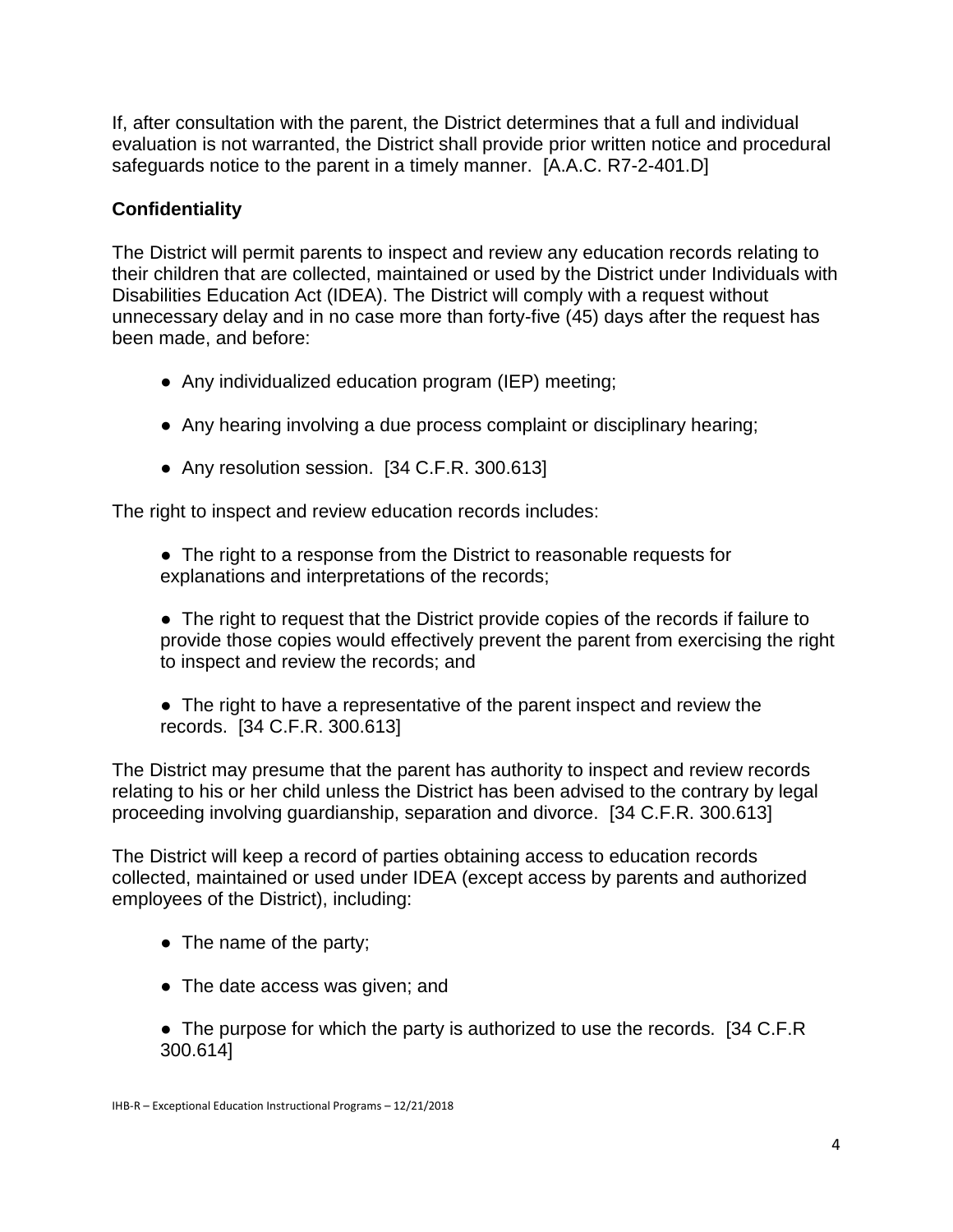If any education record includes information on more than one (1) child, the parents of those children have the right to inspect and review only the information relating to their child. [34 C.F.R 300.615]

The District will provide parents on request a list of the types and locations of education records collected, maintained or used by the District. [34 C.F.R 300.616]

The District may charge a fee for copies of records that are made for parents if the fee does not effectively prevent the parents from exercising their right to inspect and review records. [34 C.F.R 300.617]

The District will not charge a fee to search for or to retrieve information. [34 C.F.R 300.615]

A parent who believes that information in the education records collected, maintained or used by the District is inaccurate or misleading or violates the privacy or other rights of the child, may request the District to amend the information. [34 C.F.R 300.618]

The District will decide whether to amend the information in accordance with the request in a reasonable period of time of receipt of the request. [34 C.F.R 300.618]

If the District refuses to amend the information in accordance with the request, it will inform the parent of the refusal and advise the parent of the right to a hearing under 34 C.F.R 300.619. [34 C.F.R 300.618]

The District will, on request, provide an opportunity for a hearing to challenge information in education records to ensure that it is not inaccurate, misleading, or otherwise in violation of the privacy or other rights of the child. [34 C.F.R 300.618]

If, as a result of a hearing, the District decides to amend information determined inaccurate, misleading, or otherwise in violation of the privacy or other rights of the child, it will do so accordingly and so inform the parent in writing. [34 C.F.R 300.618]

If, as a result of a hearing, the District decides that the information is not inaccurate, misleading, or otherwise in violation of the privacy or other rights of the child, the District will inform the parent of the parent's right to place in the maintained records a statement commenting on the information or setting forth any reasons for disagreeing with the District's decision. [34 C.F.R 300.618]

Parental consent will be obtained before personally identifiable information is disclosed to parties other than participating agencies, unless the information is contained in education records and the disclosure is authorized without parent consent under Family Educational Rights and Privacy Act (FERPA). [34 C.F.R 300.622]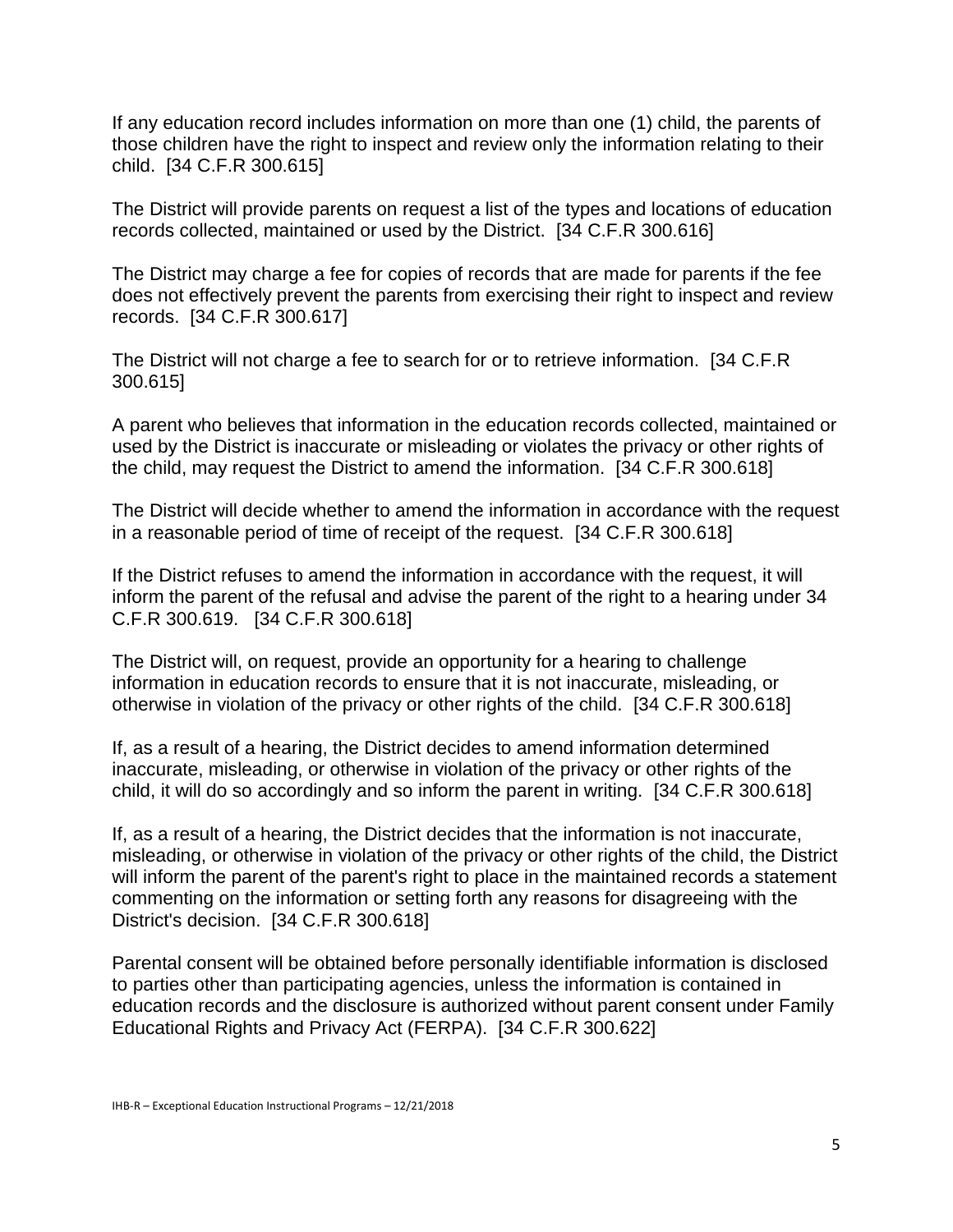Parental consent will be obtained before personally identifiable information is released to officials of participating agencies providing or paying for transition services in accordance with §300.321. [34 C.F.R 300.622]

If a child is enrolled, or is going to enroll in a private school that is not located in the boundaries of the district of the parent's residence, parental consent will be obtained before any personally identifiable information about the child is released between officials in the district where the private school is located and officials in the district of the parent's residence. [34 C.F.R 300.622]

The District will protect the confidentiality of personally identifiable information at collection, storage, disclosure, and destruction stages. [34 C.F.R 300.623]

One (1) official at the District will assume responsibility for ensuring the confidentiality of any personally identifiable information.

All persons collecting or using personally identifiable information will receive training or instruction regarding the State's policies and procedures under 300.123 and FERPA (34 C.F.R. part 99). [34 C.F.R 300.623]

The District will maintain, for public inspection, a current listing of the names and positions of its employees who may have access to personally identifiable information. [34 C.F.R 300.623]

The District will inform parents when personally identifiable information collected, maintained, or used for IDEA purposes is no longer needed to provide educational services to the child. [34 C.F.R 300.624]

The information will be destroyed at the request of the parents. However, a permanent record of a student's name, address, and phone number, his or her grades, attendance record, classes attended, grade level completed, and year completed may be maintained without time limitation. [34 C.F.R 300.624]

The rights of the parents regarding educational records are transferred to the student at age eighteen (18) under FERPA unless the student has been declared legally incompetent, or the student has executed a delegation of rights to make educational decisions pursuant to A.R.S. [15-773.](http://www.azleg.gov/FormatDocument.asp?inDoc=/ars/15/00773.htm&Title=15&DocType=ARS) [34 C.F.R 300.625]

If the rights of the parents regarding educational records are transferred to the student at age eighteen (18) under the IDEA, the District will provide any notice required under the procedural safeguards provisions. [34 C.F.R 300.625]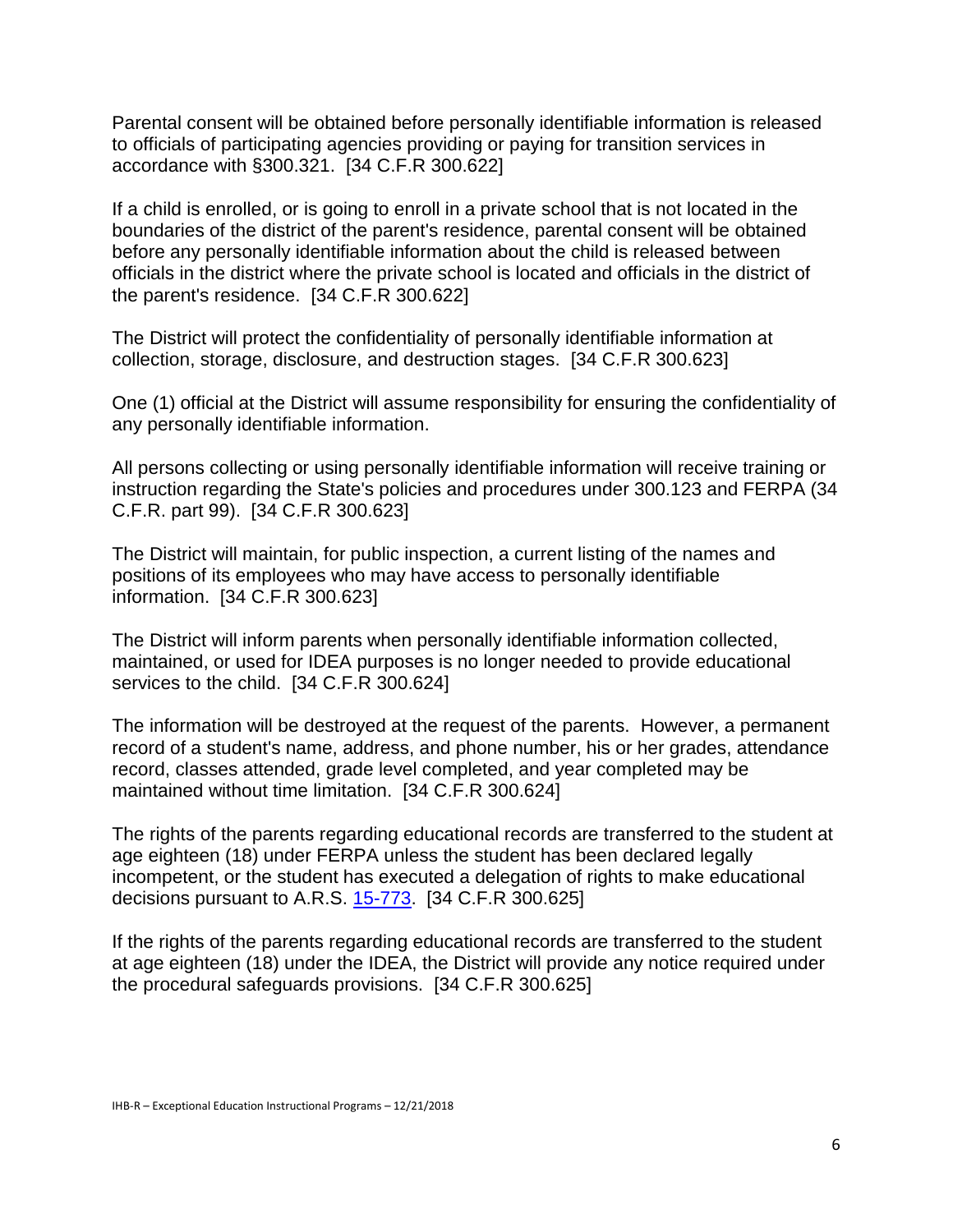### **Discipline**

On a case-by-case basis and in consideration of any unique circumstances, school personnel may remove a child with a disability who violates a student code of conduct from his or her current placement to an appropriate interim alternative educational setting, another setting, or suspension, for not more than ten (10) consecutive school days (to the extent those alternatives are applied to children without disabilities), and for additional removals of not more than ten (10) consecutive school days in that same school year for separate incidents of misconduct, as long as those removals do not constitute a change of placement under §300.536. [34 C.F.R. 300.530]

After a child with a disability has been removed from his or her current placement for ten (10) school days in the same school year, during any subsequent days of removal the District will provide services to the extent required to:

● Enable the child to continue to participate in the general education curriculum, although in another setting, and to progress toward meeting his/her IEP goals; and

● Receive, as appropriate, a functional behavioral assessment, behavioral intervention services and modifications that are designed to address the behavior violation so that it does not recur. [34 C.F.R. 300.530]

The District is only required to provide services during periods of removal to a child with a disability who has been removed from his or her current placement for the (10) days or less in that school year, if it provides services to non-disabled children similarly removed. [34 C.F.R. 300.530]

After a child with a disability has been removed from his or her current placement for ten (10) school days, and the current removal is for not more than ten (10) consecutive school days and not a change of placement, school personnel, in consultation with at least one of the child's teachers, determine the extent to which services are needed, so as to enable the child to continue to participate in the general education curriculum and to progress toward meeting the individualized education program (IEP) goals. [34 C.F.R. 300.530]

If the removal is a change in placement, the child's IEP team determines the appropriate services. [34 C.F.R. 300.530]

Within ten (10) school days of any decision to change the placement of a child with a disability because of a violation of a code of student conduct, the District, parent, and relevant members of the IEP team will review all relevant information in the student's file, the IEP, teacher observations, and any relevant information to determine: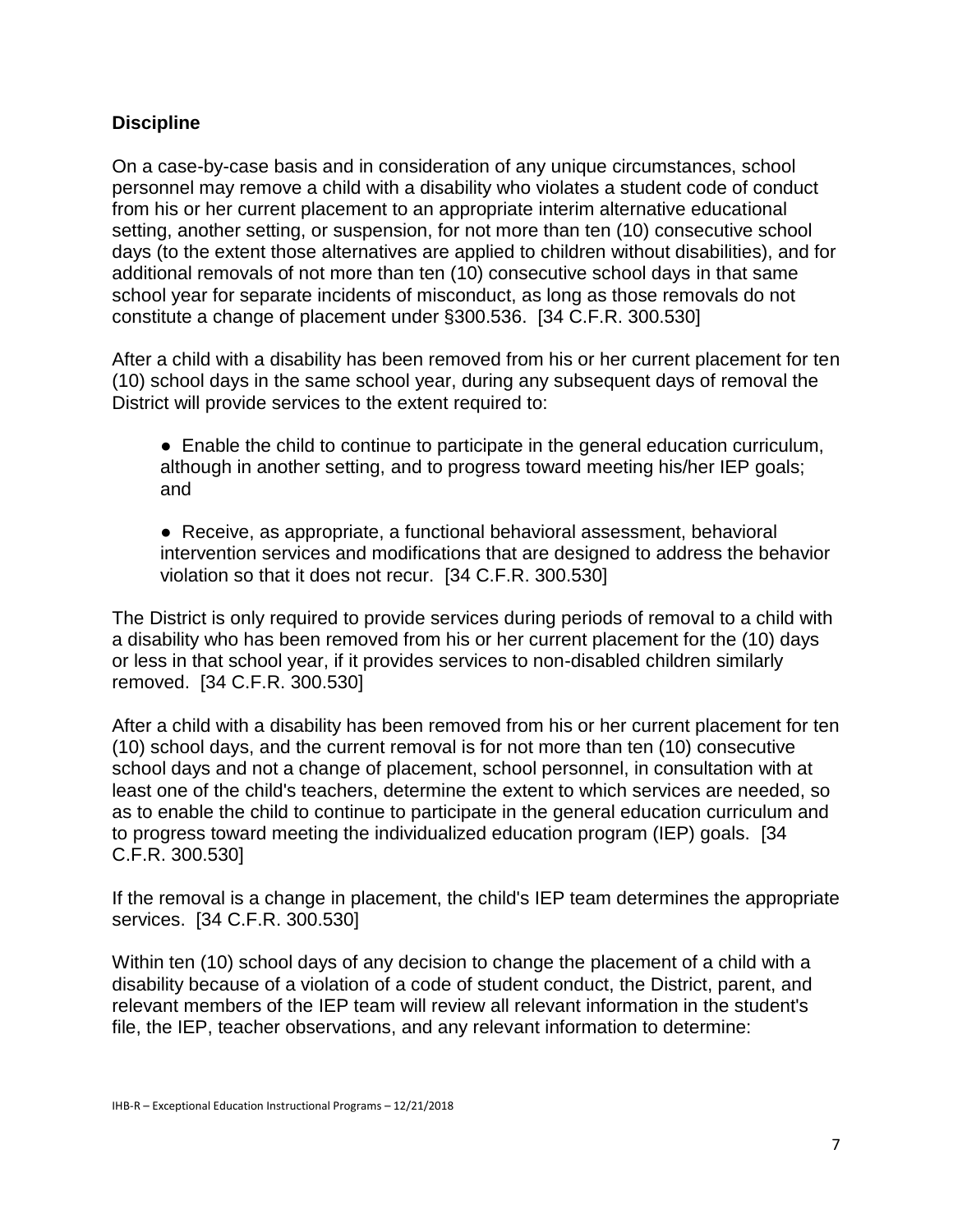● If the conduct was caused by, or had a direct and substantial relationship to, the child's disability; or

● If the conduct in question was the direct result of the District's failure to implement the IEP. [34 C.F.R. 300.530]

The conduct will be determined to be a manifestation of the disability if either of the above-named conditions occurred, and, if the IEP was not implemented, the District will take immediate steps to remedy that deficiency. [34 C.F.R. 300.530]

If the District, parent, and relevant members of the IEP team determine that the conduct was a manifestation of the child's disability, the child will be returned to the placement from which the child was removed, unless the parent and District agree to a change of placement. The IEP team will either:

- Conduct a functional behavioral assessment, unless already done, and implement a behavioral intervention plan; or
- If a behavioral intervention plan has already been developed, review the plan and modify it, as necessary, to address the behavior. [34 C.F.R. 300.530]

School personnel may remove a student to an interim alternative educational setting for not more than forty-five (45) school days without regard to manifestation of disability if the child:

● Carries a weapon to or possesses a weapon at school, on school premises, to or at a school function under the jurisdiction of the state or the District;

● Knowingly possesses or uses illegal drugs, or sells or solicits the sale of a controlled substance, while at school, on school premises, or at a school function under the jurisdiction of the state or the District; or

● Has inflicted serious bodily injury upon another person while at school, on school premises, or at a school function under the jurisdiction of the state or the District. [34 C.F.R. 300.530]

The District will notify parents and provide notice of procedural safeguards on the day the District determines the student has violated the code of conduct, and the violation constitutes a change in placement (i.e., interim alternative education setting). [34 C.F.R. 300.530]

The child's IEP team determines the interim alternative educational setting for services. [34 C.F.R. 300.531]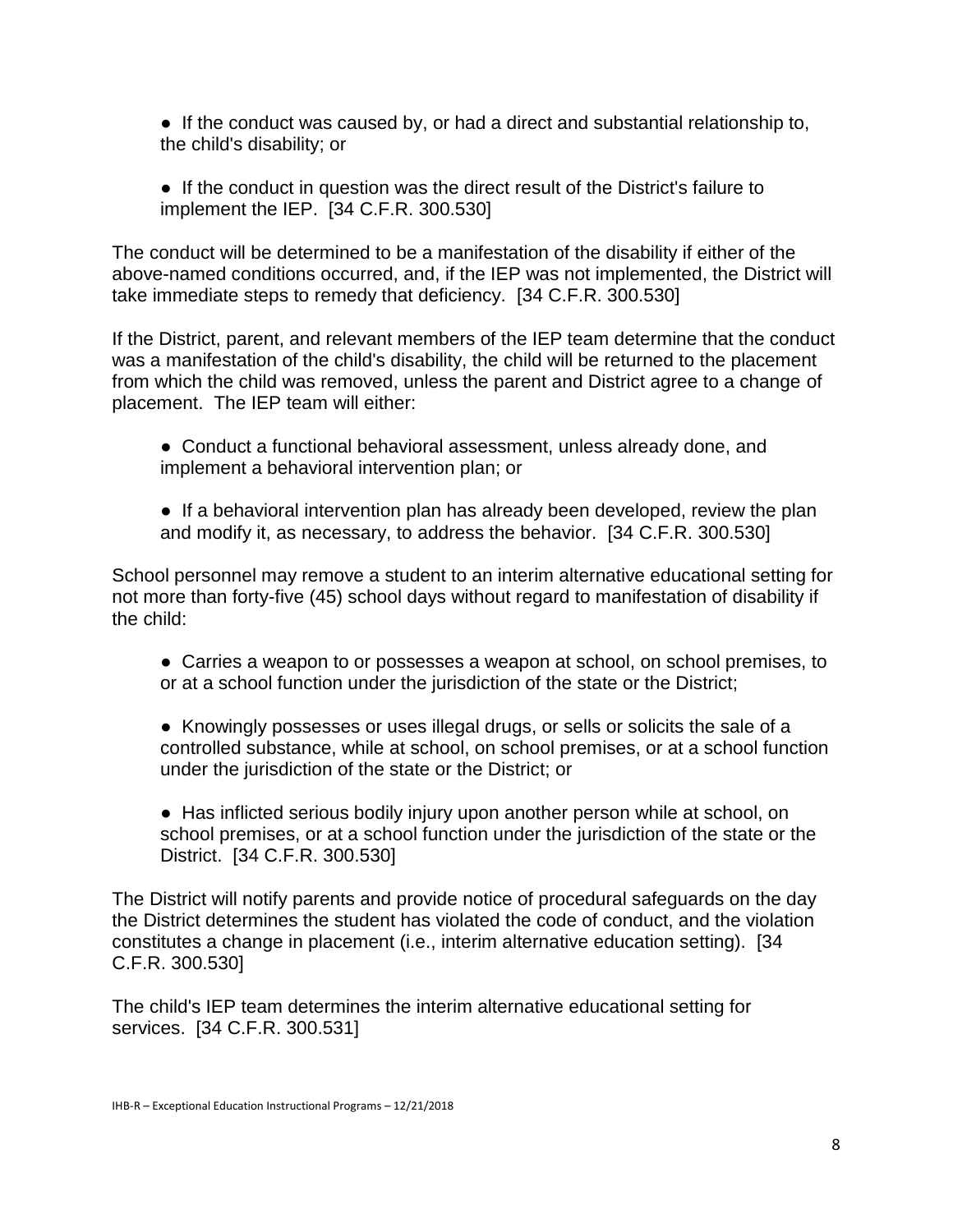The parent of a child with a disability who disagrees with any decision regarding placement under §§300.530 and 300.531 or the manifestation determination may appeal the decision by requesting an expedited due process hearing in conformance with §§300.310 through 300.314 and A.A.C. R7-2-405.I. [34 C.F.R. 300.532]

When the District believes that maintaining the current placement of the child is substantially likely to cause injury to the child or others the District may appeal the decision by requesting an expedited due process hearing in conformance with §§300.310 through 300.314 and A.A.C. R7-2-405.I. [34 C.F.R. 300.532]

The student will remain in the interim alternative educational setting pending the decision of the hearing officer or expiration of the interim setting, whichever comes first, unless the parent and District agree otherwise. [34 C.F.R. 300.532]

A non-eligible student who engaged in a behavior that violated a code of student conduct may assert protections if the District had knowledge that the child was a child with a disability before the behavior that precipitated the disciplinary action occurred. The District will be deemed to have such knowledge if:

● The parent of the child expressed concern in writing to supervisory or administrative personnel of the District, or a teacher of the child, that the child is in need of special education and related services;

• The parent of the child requested an evaluation of the child pursuant to §§300.300 through 300.311; or

• The teacher of the child, or other personnel of the District, expressed specific concerns about a pattern of behavior demonstrated by the child directly to the director of special education or to other supervisory personnel of the District. [34 C.F.R. 300.534]

The District will not be deemed to have knowledge if the parent of the child:

- Has not allowed an IDEA evaluation of the child:
- Has refused special education services for the child; or
- The child has been evaluated and determined to not be a child with a disability under IDEA. [34 C.F.R. 300.534]

When the District does not have knowledge that a child is a child with a disability prior to taking disciplinary measures against the child, the child may be disciplined as other children without disabilities who engage in comparable behaviors.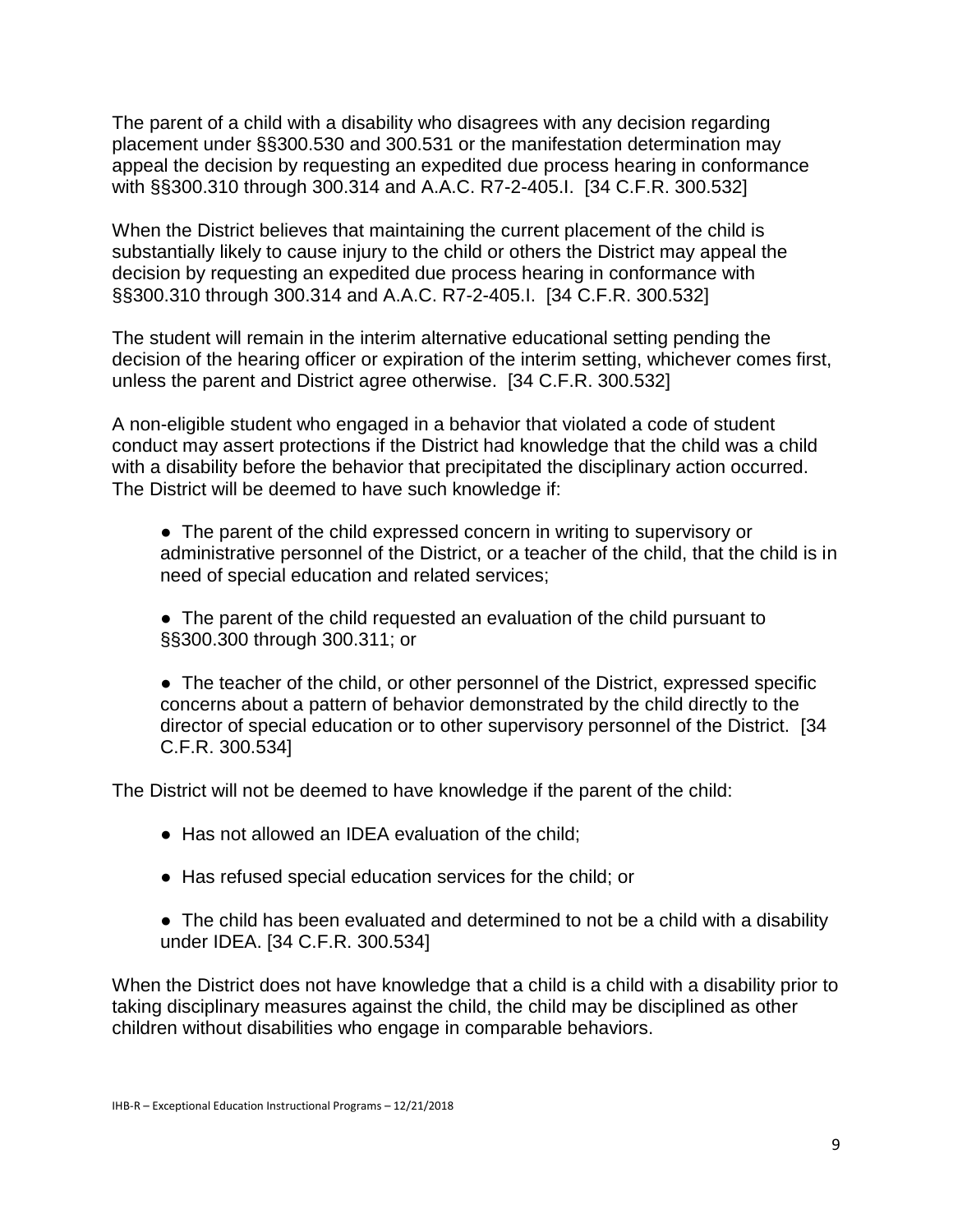If an evaluation is requested during the time in which a child is subjected to disciplinary measures, the evaluation will be conducted in an expedited manner.

● Until the evaluation is completed, the child remains in the educational placement determined by the District, which can include suspension or expulsion without educational services.

● If the child is determined to be a child with a disability, the District will provide special education and related services in accordance with this part, including the requirements of §§300.530 through 300.536. [34 C.F.R. 300.534]

The District may report a crime committed by a child with a disability to appropriate authorities to enable them to exercise their responsibilities. 34 C.F.R. 300.535]

When reporting a crime committed by a child with a disability the District ensures that copies of the special education and disciplinary records of the child are transmitted for consideration by the appropriate authorities to whom the District reports the crime, but only to the extent permitted by FERPA. [34 C.F.R. 300.535]

A change of placement occurs if:

- The removal is for more than ten (10) consecutive school days; or
- The child has been subjected to a series of removals that constitute a pattern:
	- because the series of removals total more than ten (10) school days in a school year;
	- because the child's behavior is substantially similar to the behavior in previous incidents that resulted in a series of removals; and
	- because of such additional factors as the length of each removal, the total amount of time the child has been removed, and the proximity of the removals to one another. [34 C.F.R. 300.536]

The District will determine on a case-by-case basis whether a pattern of removals constitutes a change of placement, and such determinations are subject to review through due process and judicial proceedings. [34 C.F.R. 300.536]

#### **Evaluation and Eligibility**

The District, when proposing to conduct an initial evaluation to determine if a child qualifies as a child with a disability, and after reviewing existing data with the parents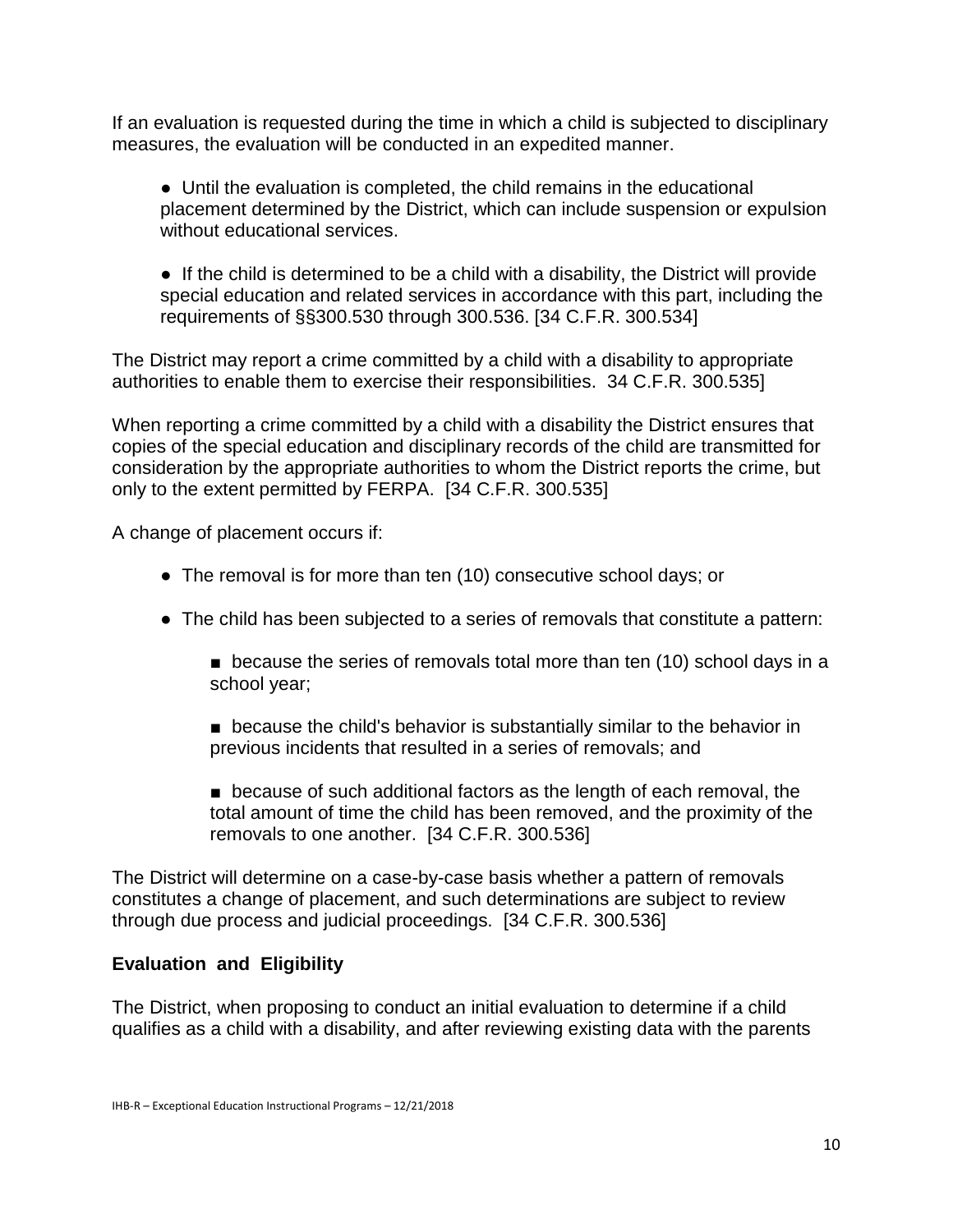and providing prior written notice, will obtain informed consent from the parent of the child before collecting any additional data.

- Parental consent for initial evaluation will not be construed as consent for initial provision of special education and related services.
- The District will make reasonable efforts to obtain the informed consent from the parent for an initial evaluation. [34 C.F.R. 300.300]

For initial evaluations only, if the child is a ward of the state, is not residing with the child's parent, the District is not required to obtain consent from the parent if:

- Despite reasonable efforts to do so, the District cannot discover the whereabouts of the parents of the child;
- The rights of the parents of the child have been terminated by the court;
- The rights of the parent to make educational decisions have been subrogated by a judge and consent for an initial evaluation has been given by an individual appointed by the judge to represent the child. [34 C.F.R. 300.536]

The District may, but is not required to seek informed consent through due process procedures if the parent of a child who is enrolled or seeking to enroll in the District refuses consent for an initial evaluation. [34 C.F.R. 300.300]

The District will obtain informed consent from the parent of the child before the initial provision of special education and related services to the child, and will make reasonable efforts to obtain that consent. [34 C.F.R. 300.300]

If a parent refuses consent for the initial provision of special education and related services, the District will not seek consent through due process hearing procedures. The District:

- Will not be considered to be in violation to provide a Free Appropriate Public Education (FAPE);
- Is not required to convene a IEP team meeting or develop an IEP for the child. [34 C.F.R. 300.300]

If, at any time subsequent to the initial provision of special education and related services, the parent of a child revokes consent in writing for the continued provision of special education and related services, the District: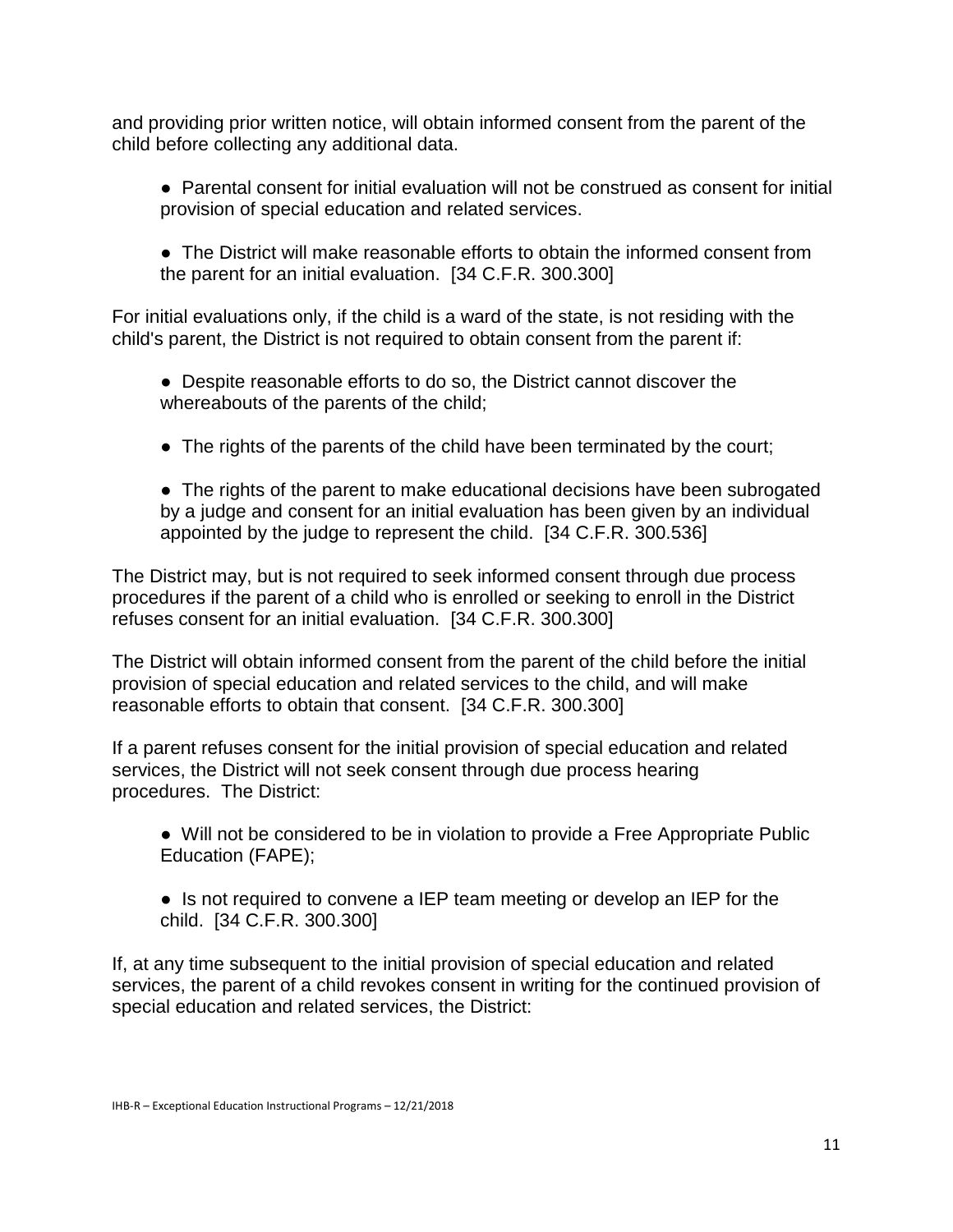● May not continue to provide special education and related services to the child, but shall provide prior written notice before ceasing the provision of special education and related services;

● May not use the mediation procedures or the due process procedures in order to obtain agreement or a ruling that the services may be provided to the child;

● Will not be considered in violation of the requirement to make FAPE available to the child because of the failure to provide the child with further special education and related services; and

• Is not required to convene an IEP Team meeting or develop an IEP for the child for further provision of special education and related services.

The District will obtain informed consent prior to conducting any reevaluation of a child with a disability.

• If the parent refuses consent, the District may utilize due process hearing procedures to seek consent, but does not violate its obligation if it declines to pursue the evaluation or reevaluation.

● The informed parental consent for reevaluation need not be obtained if the District can demonstrate that:

- it made reasonable efforts to obtain such consent and has documented those attempts;
- the child's parent has failed to respond. [34 C.F.R. 300.300]

Parental consent is not required before:

- Reviewing existing data as part of an evaluation or reevaluation; or
- Administering a test or other evaluation that is administered to all children unless consent is required of parents of all children prior to administration. [34 C.F.R. 300.300]

The District will not use a parent's refusal to consent to one service or activity under this section to deny the parent or child any other service, benefit, or activity of the District, except as required by this part. [34 C.F.R. 300.300]

If a parent of a child who is home-schooled or placed in a private school by the parents at their own expense does not provide consent for the initial evaluation or the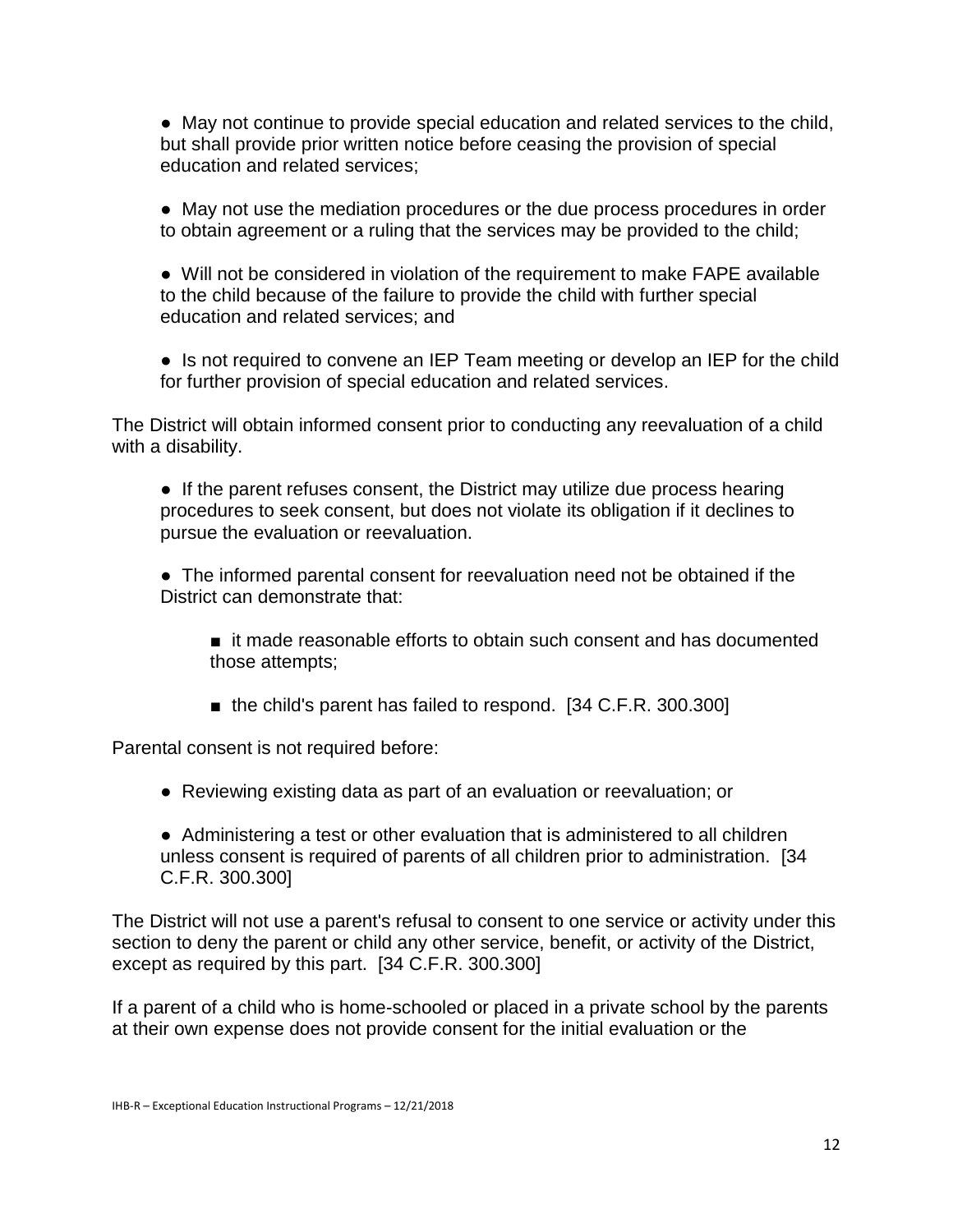reevaluation, or the parent fails to respond to a request to provide consent, the District will not utilize due process hearing procedures to seek consent. [34 C.F.R. 300.300]

Consistent with consent requirements of §300.300, either a parent of a child or the District may initiate a request for an initial evaluation to determine if a child is a child with a disability. [34 C.F.R. 300.301]

The initial evaluation will:

• Be completed within sixty (60) days of receiving parental consent for the evaluation, unless:

■ the parents and the District agree that it is in the best interest of the child to extend the timeline to complete the evaluation for an additional thirty (30) days; or;

■ the child enrolls in the District following the child's departure from a previous district after the parent has provided consent and before the determination of eligibility by the child's previous district. In that event, the District ensures prompt completion of the evaluation.

■ the parent of a child with a disability repeatedly fails or refuses to produce the child for the evaluation.

● Consist of procedures to determine if the child is a child with a disability and to determine the educational needs of the child. [34 C.F.R. 300.301]

The District will conduct a reevaluation of a child with a disability if:

● The District determines that the educational or related service needs, including improved academic achievement and functional performance, of the child warrant a reevaluation; or

- If the child's parents or teacher requests a reevaluation; except
- The District will not conduct a reevaluation more than once a year unless the parent and District agree otherwise. [34 C.F.R. 300.303]

The District will conduct a reevaluation at least once every three (3) years, unless the parent and the District agree that a reevaluation is unnecessary. [34 C.F.R. 300.303]

The District will provide prior written notice to the parents of a child who has, or who is suspected of having, a disability, that describes the evaluation procedures that the District proposes to conduct. [34 C.F.R. 300.304]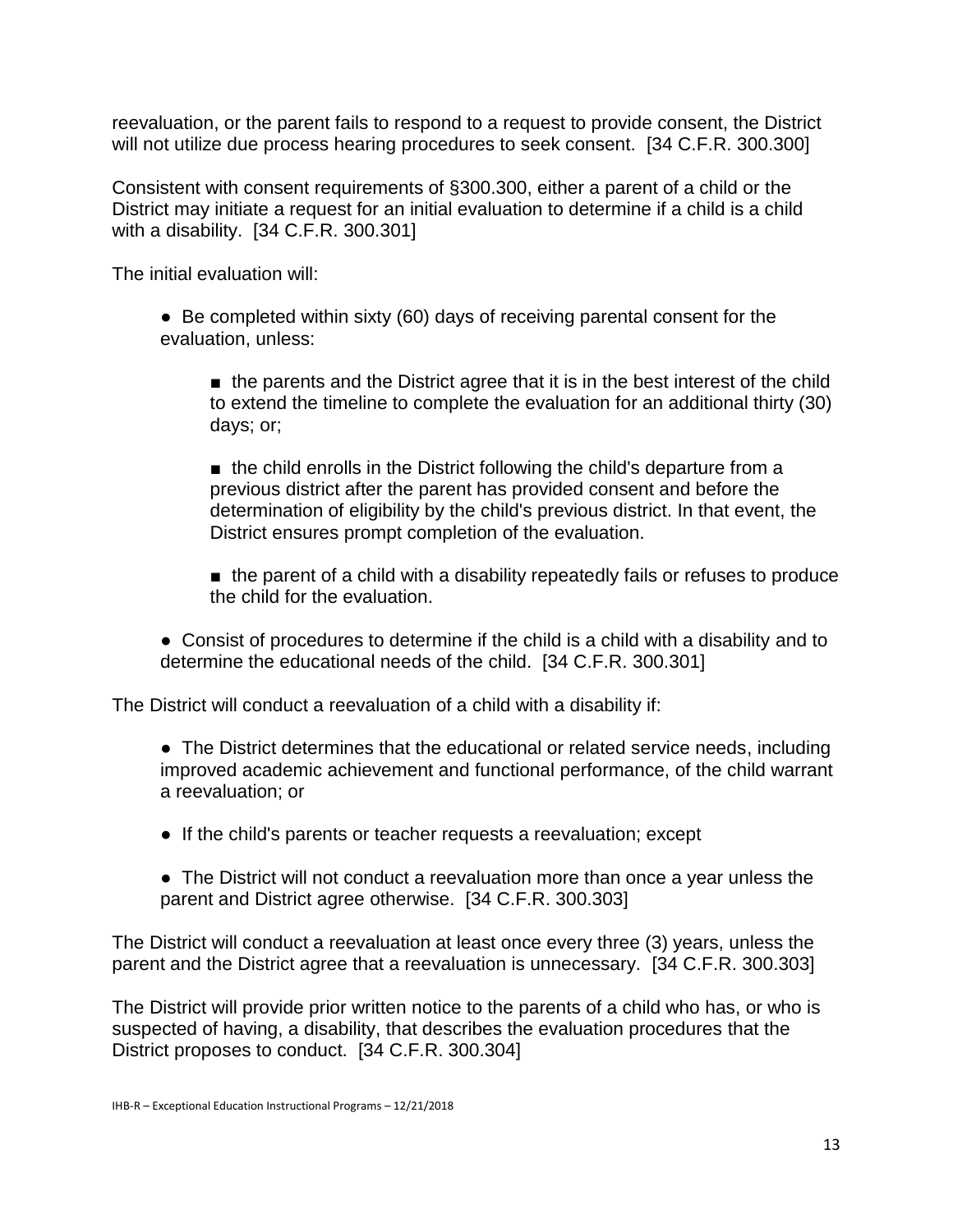In conducting an evaluation or reevaluation, the District will:

● Use a variety of assessment tools and strategies to gather relevant functional, developmental, and academic information about the child, including information provided by the parent in order to determine;

 $\blacksquare$  whether the child is a child with a disability; and

■ if the child is a child with a disability, information related to enabling the child to be involved in and progress in the general education curriculum (or for a preschool child, to participate in appropriate activities).

● Not use any single measure or assessment as the sole criterion for determining whether a child is a child with a disability and for determining an appropriate educational program for the child; and

● Use technically sound instruments that may assess the relative contribution of cognitive and behavioral factors, in addition to physical or developmental factors. [34 C.F.R. 300.304]

The District ensures that evaluation materials and strategies:

● Are selected and administered so as not to be discriminatory on a racial or cultural basis;

● Are administered in the child's native language or other mode of communication and in the form most likely to yield accurate information on what the child knows and can do academically, developmentally, and functionally, unless it is clearly not feasible to do so;

• Are used for the purposes for which the assessment(s) or measure(s) are valid and reliable;

• Are administered by trained and knowledgeable personnel;

● Are administered in accordance with the instructions provided by the assessment publisher;

● Are selected and administered so as to ensure that if administered to a child with impaired sensory, manual, or speaking skills, the assessment results accurately reflect the child's aptitude or achievement level or whatever other factors the test purports to measure rather than reflecting the child's impairments (unless those skills are the factors being measured).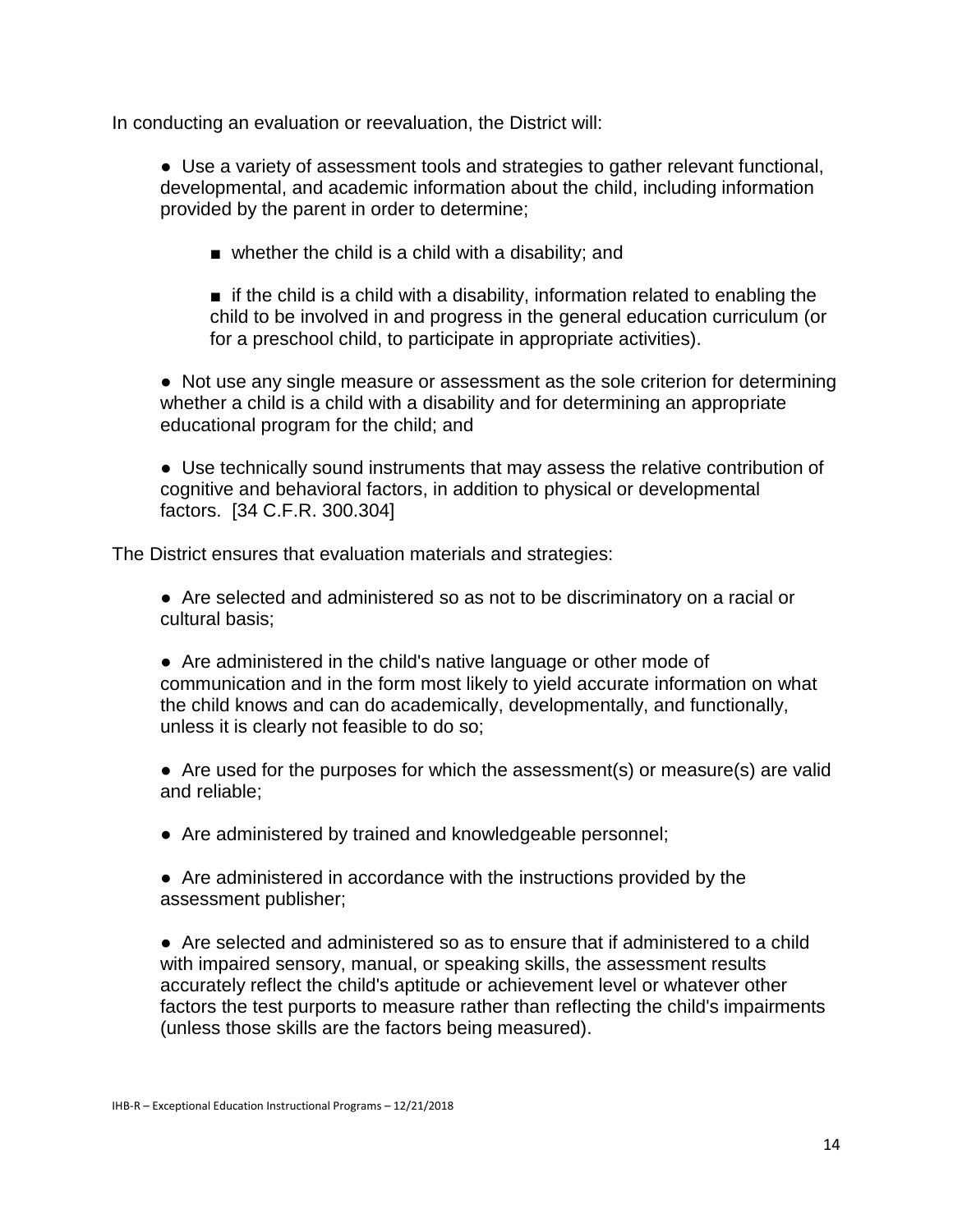● Assess the child in all areas related to the suspected disability, including, if appropriate, health, vision, hearing, social and emotional status, general intelligence, academic performance, adaptive behavior, communicative status, and motor abilities; and

● Are sufficiently comprehensive to identify all of the child's special education and related services needs, whether or not those needs are commonly associated with the child's disability.

● Provide relevant information that directly assists in determining the educational needs of the child. [34 C.F.R. 300.304]

Evaluations of children who transfer to or from another District in the same school year are coordinated with the prior and subsequent schools, in order to expedite the completion of a full evaluation. [34 C.F.R. 300.304]

As part of an initial evaluation (if appropriate), and as part of any reevaluation, the IEP team and other qualified professionals, as appropriate, will:

- Review existing evaluation data on the child including:
	- evaluations and information provided by the parents;
	- current classroom-based, local and state-wide assessments, and classroom-based observations;
	- observations by teachers, and related services providers.

• On the basis of that review, and input from the child's parents, identify what additional data, if any, are needed to determine whether:

- $\blacksquare$  the child is or continues to be a child with a disability, and, if so, the educational needs of the child;
- the present levels of academic achievement and related developmental needs of the child;

■ whether the child needs special education and related services to enable the child to meet measurable annual IEP goals and to participate, as appropriate, in the general education curriculum.

• The IEP team may conduct the review without a meeting. [34 C.F.R. 300.305]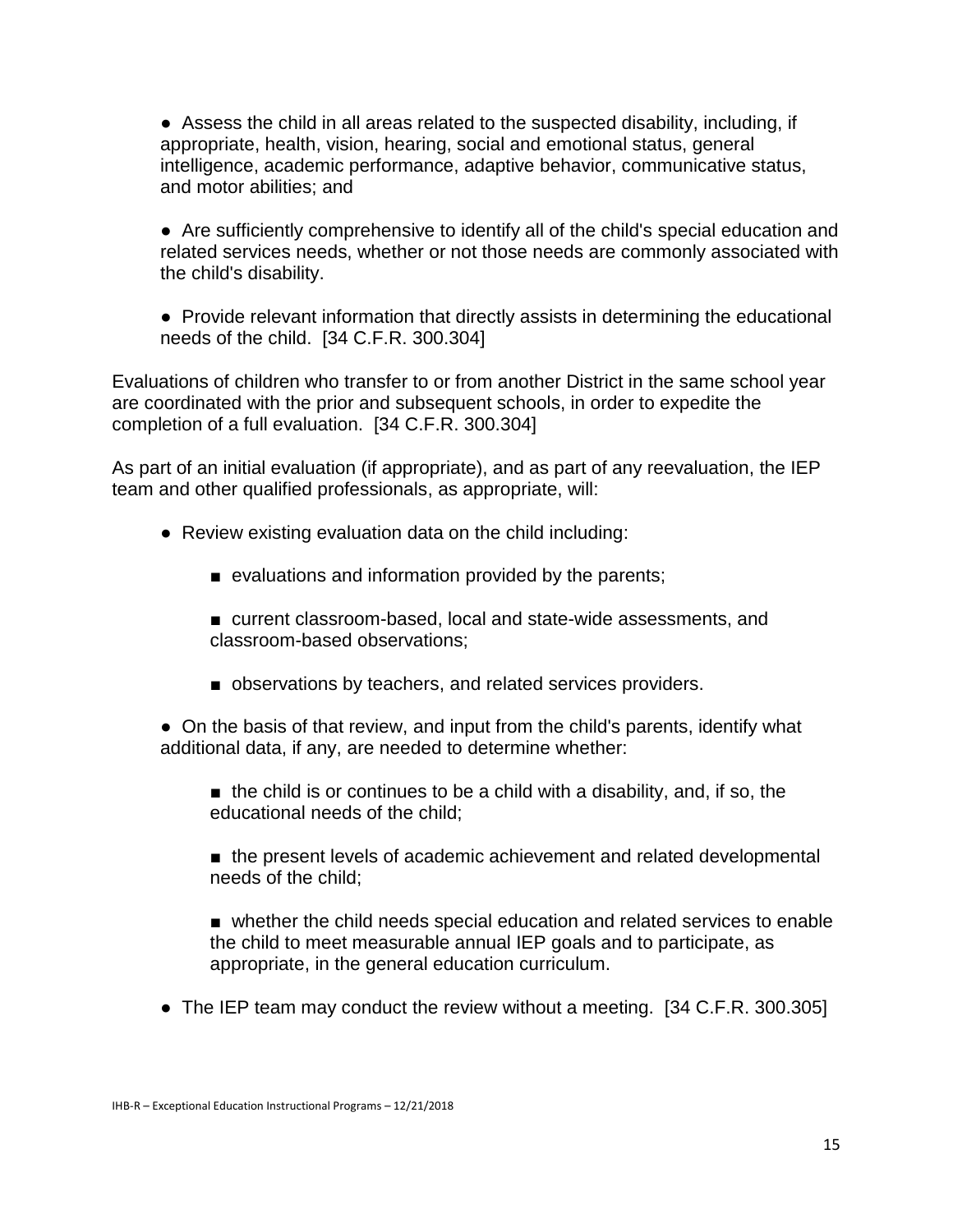If additional data are needed, the District will administer the assessments required to obtain the additional data. [34 C.F.R. 300.305]

If additional data are not needed to determine whether the child continues to be a child with a disability, and to determine the child's educational needs, the District will notify the parents of:

• The determination and the reasons for the determination; and

• The right of the parents to request an assessment to determine whether the child continues to be a child with a disability and to determine the child's educational needs. [34 C.F.R. 300.305]

The District will evaluate a child before determining that the child is no longer a child with a disability except when the termination is due to graduation with a regular high school diploma or at the conclusion of the instructional year during which the child attained the age of twenty-two (22).

• When the child's eligibility terminates because of graduation or at the conclusion of the instructional year during which the child attained the age of twenty-two (22), the District will provide a summary of the child's academic achievement and functional performance that includes recommendations on how to assist the child in meeting the child's postsecondary goals. [34 C.F.R. 300.305]

Upon completion of the evaluation process, the District ensures that:

- A group of qualified professionals and the parent of the child determine:
	- $\blacksquare$  if the child is a child with a disability under the Individuals with Disabilities Education Act and the Arizona State Statutes; and
	- if so, the educational needs of the child.
- The parents are provided, at no cost, a copy of the evaluation report and eligibility determination. [34 C.F.R. 300.306]

A child will not be determined to be a child with a disability if the primary factor for the determination is:

● Lack of appropriate instruction in reading, including the essential components of reading instruction (as defined in 1208(3) of the Elementary and Secondary Education Act [ESEA]);

● Lack of appropriate instruction in math; or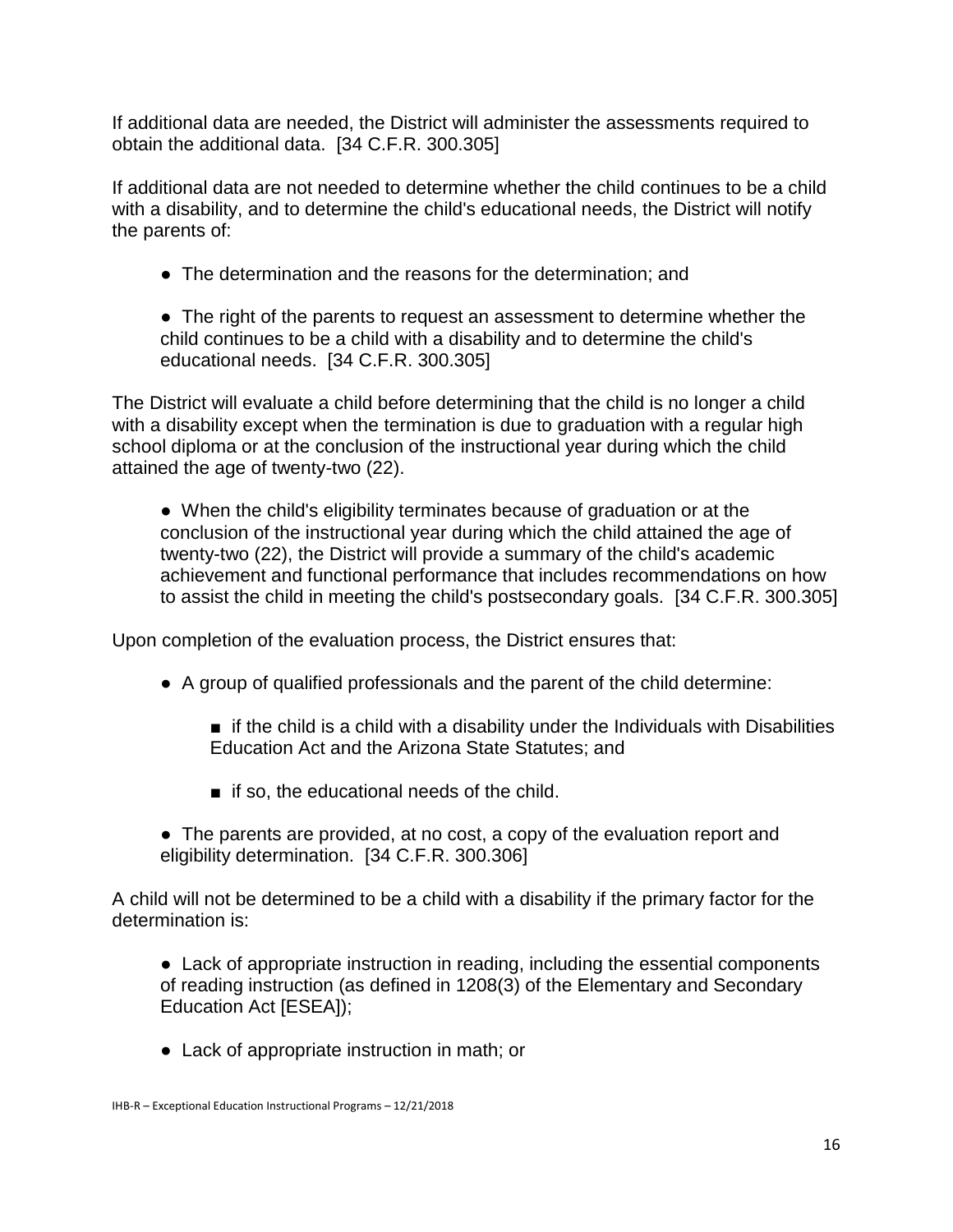• Limited English proficiency. [34 C.F.R. 300.306]

The eligibility determination, including education needs, will be based on all of the information sources used in the evaluation process, and if deemed eligible and in need of special education and related services, an IEP will be developed in accordance with §300.320 through 300.324. [34 C.F.R. 300.306]

Additional procedures for identifying children with specific learning disabilities:

● Option 1:

■ The District will use the state-adopted criteria for determining whether a child has a specific learning disability through a process based on the child's response to scientific, research-based intervention in conformity with IDEA Regulations §300.307-311. [34 C.F.R. 300.307]

● Option 2:

■ The District will use a criteria for determining whether a child has a specific learning disability through the identification of a severe discrepancy between intellectual ability and achievement in conformity with IDEA Regulations §300.307-311. [34 C.F.R. 300.307]

● Option 3:

■ The District will determine, on an individual child basis, the criteria for determining whether a child has a specific learning disability using one of the following criteria in conformity with IDEA Regulations §300.307-311:

⇒ The state-adopted criteria based on a child's response to scientific, research-based intervention;

 $\Rightarrow$  The identification of a severe discrepancy between intellectual ability and achievement. [34 C.F.R. 300.307]

The determination of whether a child suspected of having a specific learning disability is a child with a disability will be made by the child's parents and a team of qualified professionals which will include:

- The child's regular education teacher; or
- If the child does not have a regular education teacher, then a regular education teacher qualified to teach children of that age;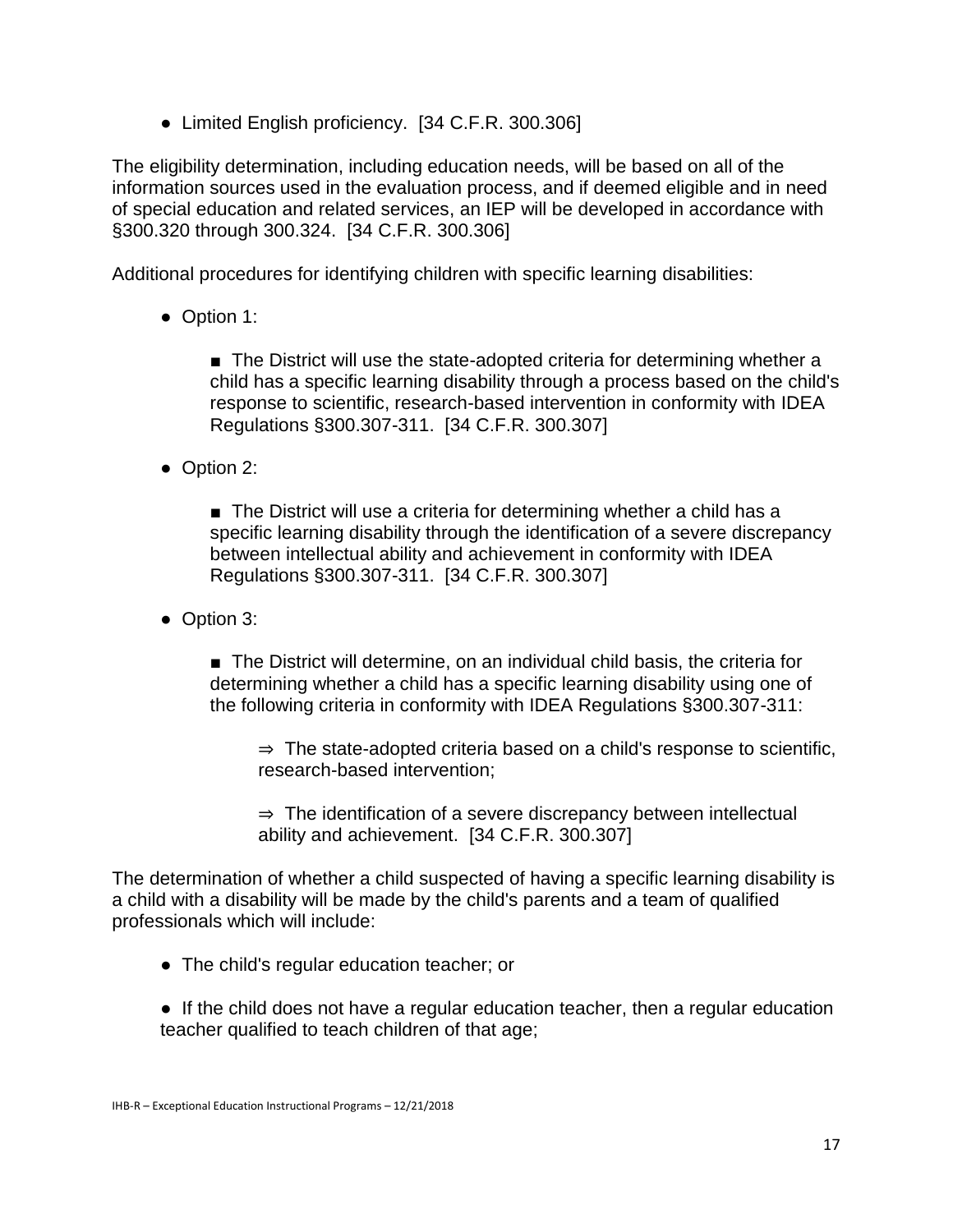• For a child of less than school age, an individual qualified by the state to teach children of his/her age;

● At least one (1) person qualified to conduct individual diagnostic evaluations of children, such as a school psychologist, speech-language pathologist, or remedial reading teacher. [34 C.F.R. 300.308]

A child may be determined to have a specific learning disability if:

• The child does not achieve adequately for the child's age or to meet state– approved grade level standards in one (1) or more of the following areas, when provided with learning experiences and instruction appropriate for the child's age or meet state–approved grade level standards:

- oral expression
- listening comprehension
- written expression
- basic reading skill
- reading fluency skills
- reading comprehension
- mathematics calculation
- mathematics problem solving

• The child does not make sufficient progress to meet age or state–approved grade level standards in one (1) or more of the areas in listed immediately above when using a process based on the child's response to scientific, research-based intervention; or

● The child exhibits a pattern of strengths and weaknesses in performance, achievement, or both, relative to age, state–approved grade level standards, or intellectual development, that is determined by the group to be relevant to the identification of a specific learning disability, through one (1) of the following methods:

- a discrepancy between achievement and ability;
- the child's response to scientific, research-based interventions, or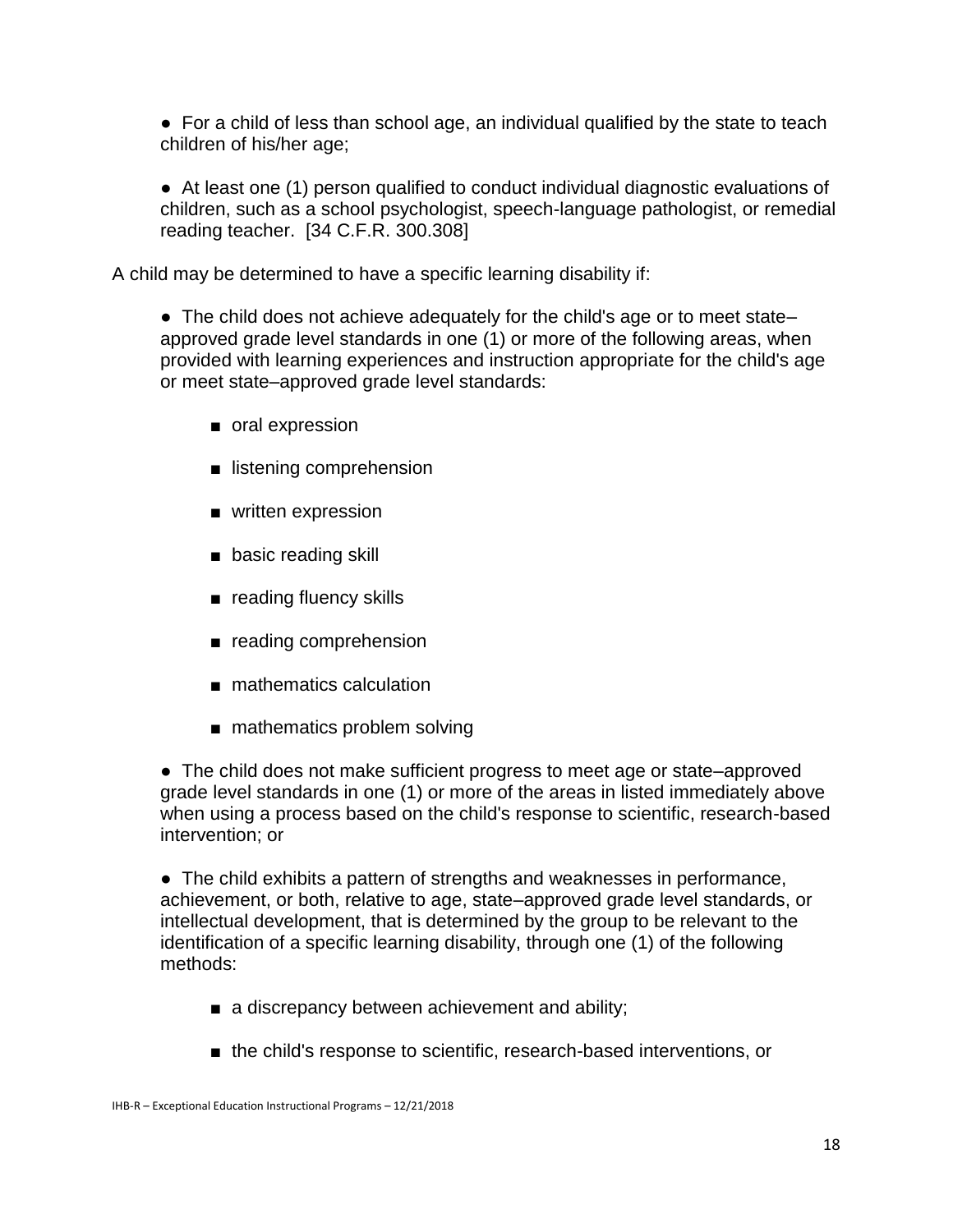■ other alternative research-based procedures,

using appropriate assessments. [34 C.F.R. 300.309]

The findings of this section are not primarily the result of:

- A visual, hearing or motor disability;
- Mental retardation;
- Emotional disturbance;
- Cultural factors:
- Environmental or economic disadvantage; or
- Limited English proficiency. [34 C.F.R. 300.309]

The group ensures that the underachievement is not due to a lack of appropriate instruction in reading or math and consider:

• Data that demonstrate that prior to, or as part of, the referral process, the child was provided appropriate instruction in regular education settings, delivered by qualified personnel; and

● Data-based documentation of repeated assessments of achievement at reasonable intervals, reflecting formal assessment of student progress during instruction, which was provided to the child's parents. [34 C.F.R. 300.309]

The District will promptly request parent consent to evaluate if, prior to referral, the child has not made adequate progress after an appropriate period of time when provided instruction described in the two (2) immediately preceding bullets. [34 C.F.R. 300.309]

The District ensures that the child is observed in his/her learning environment, including the regular classroom setting, to document the child's academic performance and behavior in the areas of difficulty. [34 C.F.R. 300.310]

In the case of a child less than school age or out of school, a group member will observe the child in an environment appropriate for a child that age. [34 C.F.R. 300.310]

For a child suspected of having a specific learning disability, the eligibility determination will contain a statement of: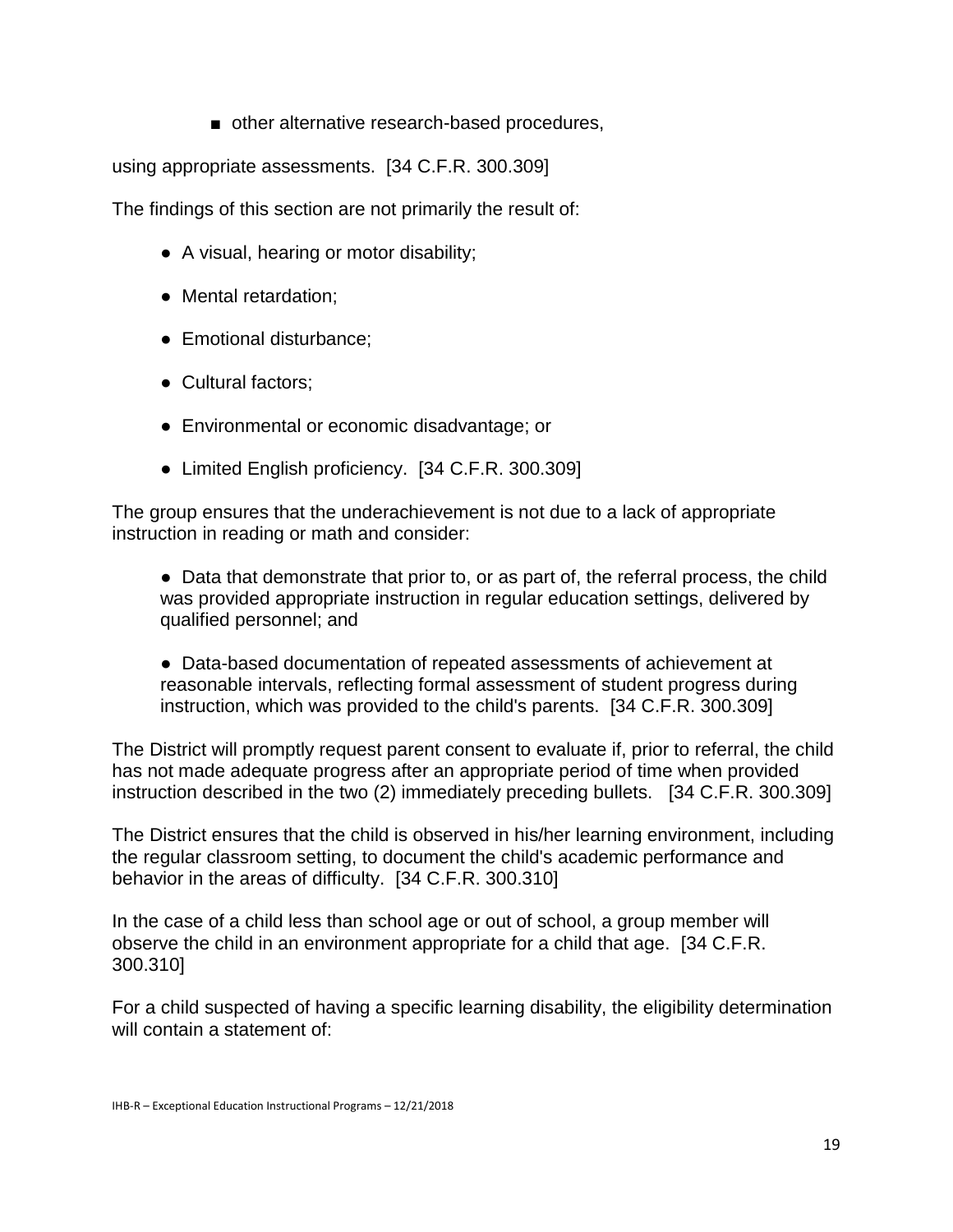• Whether the child has a specific learning disability;

• The basis for making the determination, including an assurance the determination was made in accordance with the Individuals with Disabilities Education Act;

• The relevant behavior, if any, noted during the observation and the relationship of that behavior to the child's academic functioning;

• The educationally relevant medical findings, if any;

• Whether the child does not achieve adequately for his/her age or to meet stateapproved grade level standards consistent with whether the child has a specific learning disability; and does not make sufficient progress to meet age or stateapproved grade level standards consistent with the basis of a determination in accordance with IDEA; or

● The child exhibits a pattern of strengths and weaknesses in performance, achievement, or both, relative to age, state-approved grade level standards or intellectual development consistent with the observation of relevant behavior.

• The determination of the group concerning the effects of a visual, hearing, or motor disability; mental retardation; emotional disturbance; cultural factors; environmental or economic disadvantage; or limited English proficiency of the child's achievement level. [34 C.F.R. 300.311]

If the child participated in a process that assessed the child's response to scientific, research-based intervention:

● The instructional strategies used and the student-centered data collected; and

• The documentation that the child's parents were notified about the state's policies regarding the amount and nature of student performance that would be collected and the general education services that would be provided;

- Strategies for increasing the rate of learning; and
- The parent's right to request an evaluation. [34 C.F.R. 300.311]

Each group member will certify in writing whether the report reflects the member's conclusion. If it does not, the group member will submit a separate statement presenting the member's conclusions. [34 C.F.R. 300.311]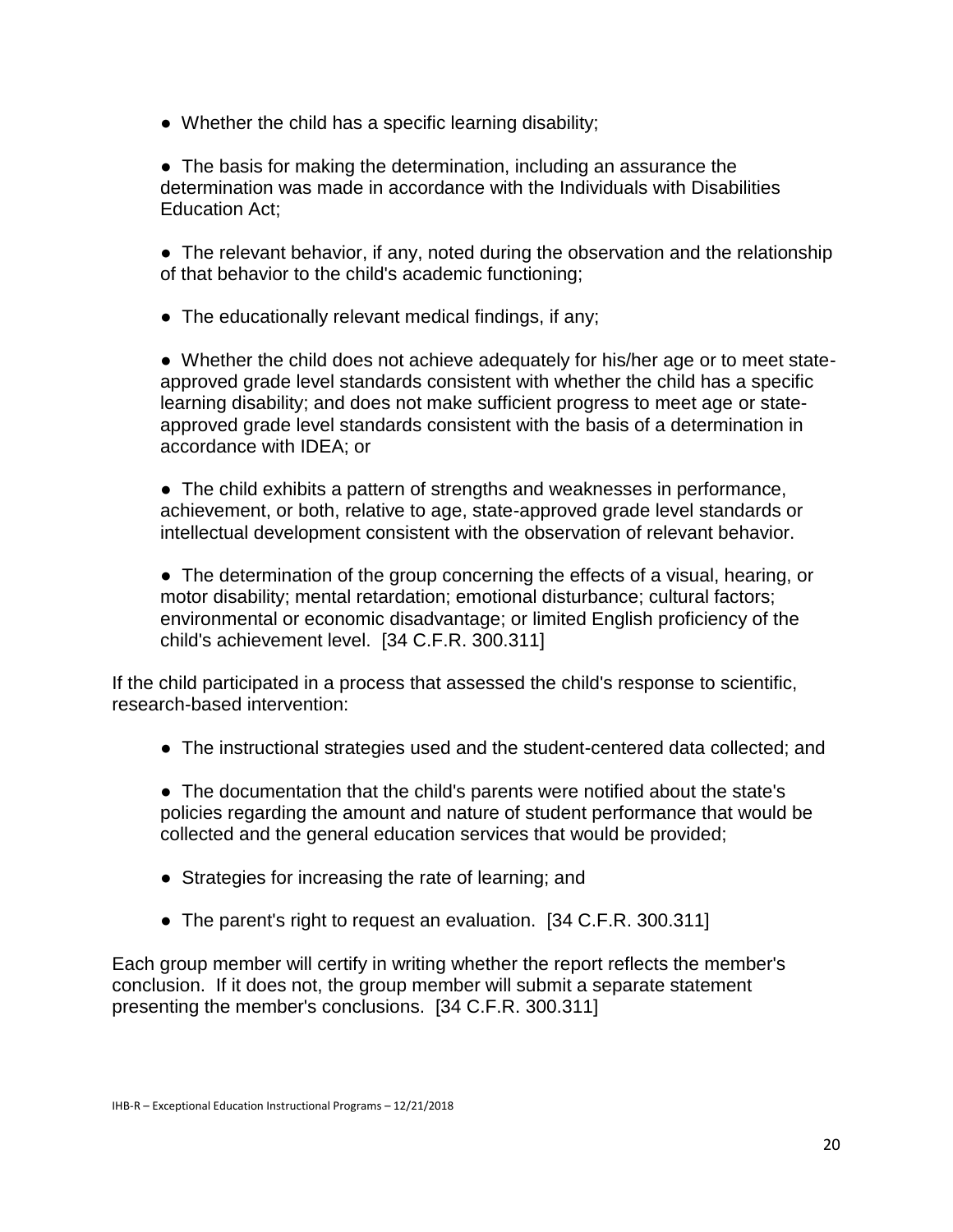### **Free Appropriate Public Education**

The determination that a child is eligible for special education and related services will be made on an individual basis by a properly constituted District team. [34 C.F.R. 300.306 and, if applicable, 300.308]

For preschool children (age three [3] to five [5]):

- The District will:
	- Make FAPE available no later than the child's third birthday;

■ Ensure that an IEP or an Individualized Family Service Plan (IFSP) is in effect for each child by that date;

■ Ensure that a child's IEP team determines the date when services under the IEP or IFSP will begin if a child's third birthday occurs during the summer.

For school-aged children (age five [5] through twenty-one [21]):

● The District will make FAPE available to any child who needs special education and related services, even though the child has not failed or been retained in a course or grade, and is advancing from grade to grade. Services for an eligible student with a disability shall extend through conclusion of the instructional year during which the student attains the age of twenty-two (22).

The District will establish policy and procedures with regard to allowable pupil-teacher ratios and pupil-staff ratios within the District or county for provision of special education services. [A.R.S. [15-764\]](http://www.azleg.gov/FormatDocument.asp?inDoc=/ars/15/00764.htm&Title=15&DocType=ARS)

The special education programs and services provided shall be conducted only in a school facility which houses regular education classes or in other facilities approved by the division of special education. [A.R.S. [15-764\]](http://www.azleg.gov/FormatDocument.asp?inDoc=/ars/15/00764.htm&Title=15&DocType=ARS)

The District ensures that assistive technology devices or services or both will be available to a child with a disability, if required, as a part of:

- special education;
- related services;
- supplementary aids and service. [34 C.F.R. 300.105]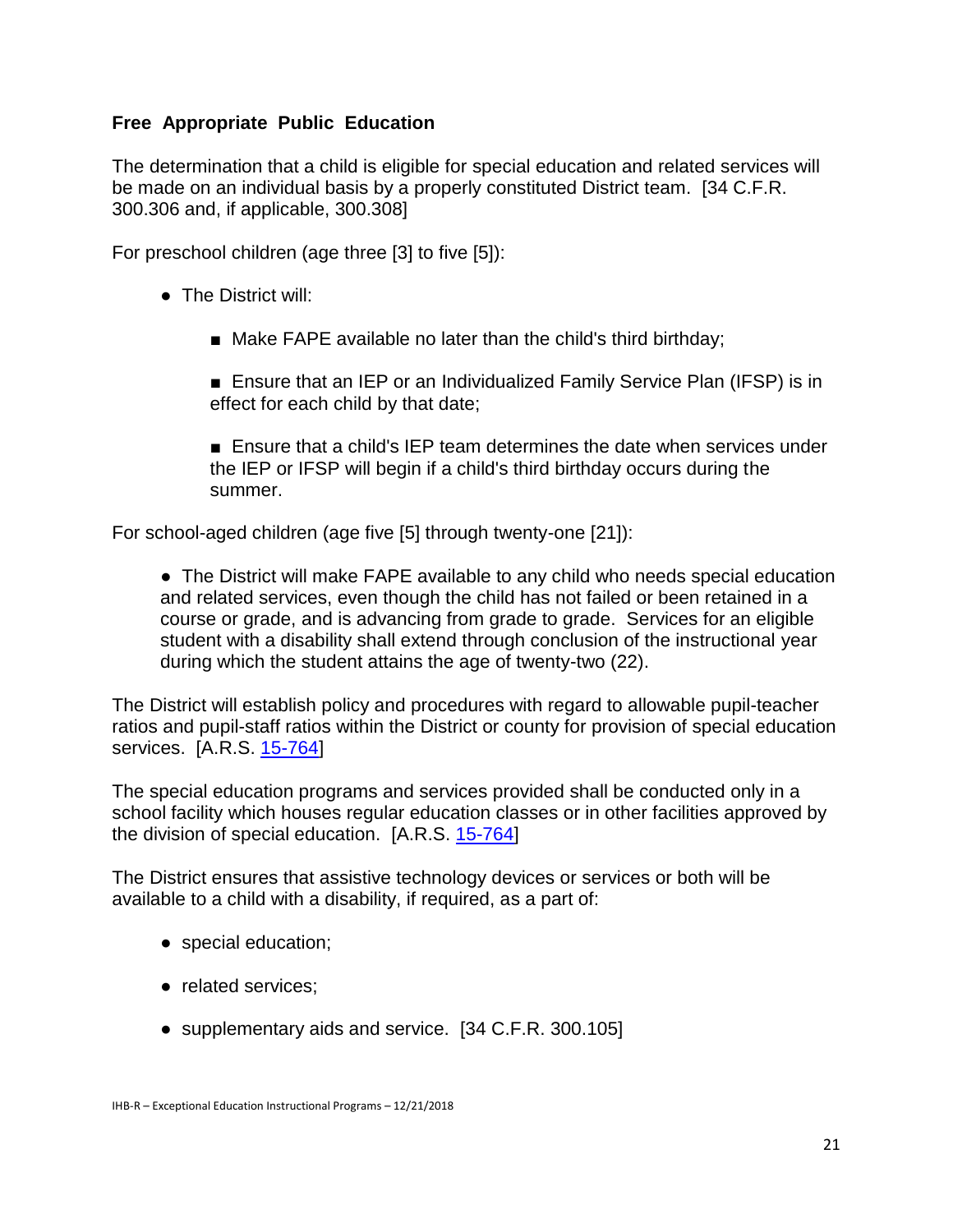On a case-by-case basis, the District ensures the use of school-purchased assistive technology devices in a child's home or other setting if the child's IEP team determines that the child needs access to those devices in order to receive FAPE. [34 C.F.R. 300.105]

The District will make extended school year services available as necessary to provide FAPE to children with disabilities.

● Extended school year (ESY) services will be provided only if a child's IEP team determines, in accordance with §§300.320-300.324, that the services are necessary for the provision of FAPE.

- Services will not be:
	- limited to a particular category of disability; or,

■ unilaterally limited to the type, amount, or duration of services. [34 C.F.R. 300.106]

The ESY services that are provided to a child with a disability will:

- Be provided beyond the normal school year of the District;
- Be provided in accordance with the child's IEP;
- Be provided at no cost to the parents of the child; and
- Meet the standards of the state. [34 C.F.R. 300.106]

The District will afford children with disabilities an equal opportunity for participation in nonacademic and extracurricular services and activities including, as determined appropriate and necessary by the child's IEP team, the provision of supplementary aids and services. [34 C.F.R. 300.107]

Nonacademic and extracurricular services and activities may include counseling services, athletics, transportation, health services, recreational activities, special interest groups or clubs sponsored by the District, referrals to agencies that provide assistance to individuals with disabilities, and employment of students, including both employment by the District and assistance in making outside employment available. [34 C.F.R. 300.107]

The District will make regular physical education services available to children with disabilities to the same extent that the District provides those services to children without disabilities, unless: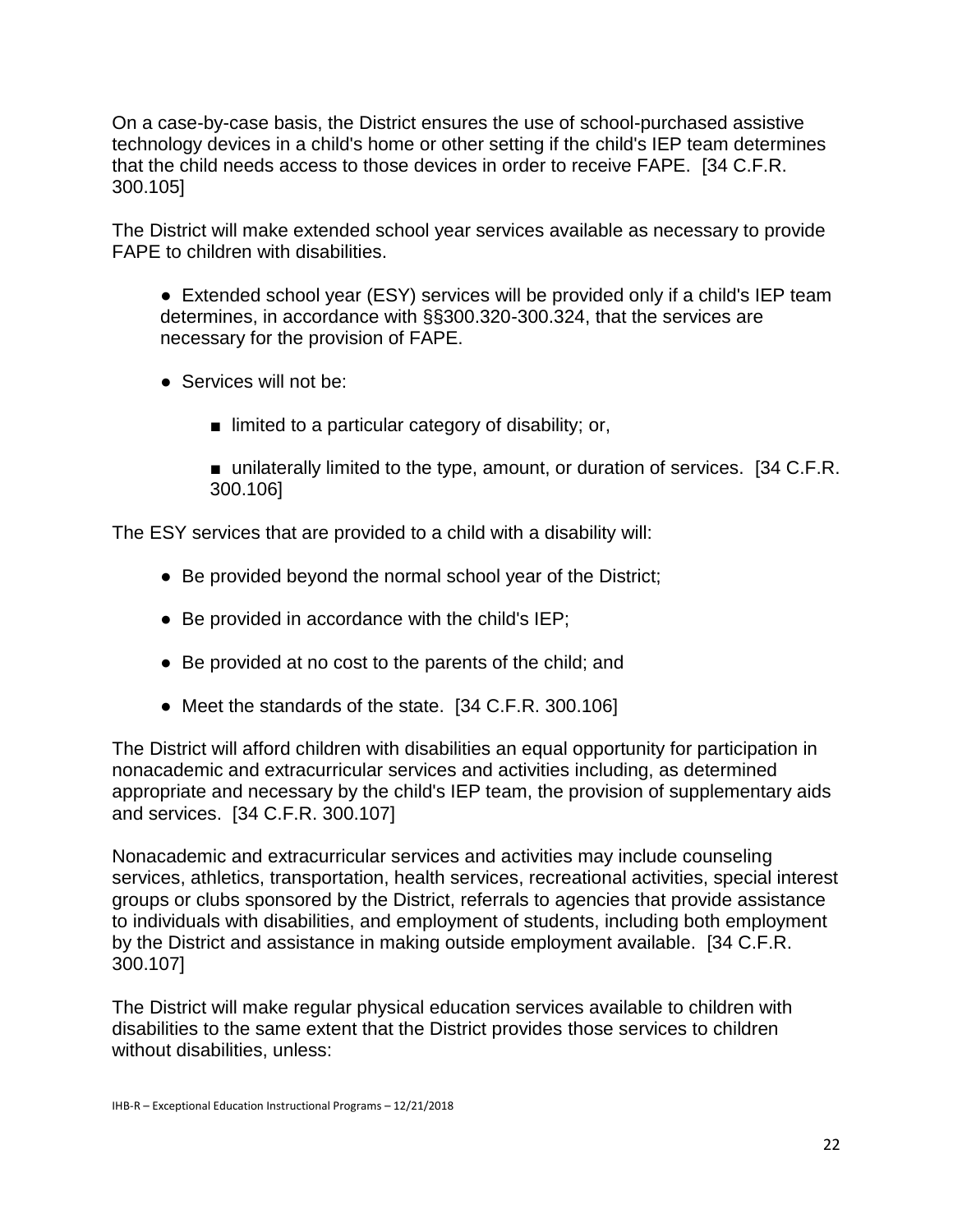- The child is enrolled full time in a separate facility; or
- The child needs specially designed physical education as prescribed in the child's IEP. [34 C.F.R. 300.108]

If a child is enrolled in a separate facility, the District ensures that the child receives appropriate physical education services. [34 C.F.R. 300.108]

If special physical education is prescribed in a child's IEP, the District will provide for those services, either directly or through other public or private programs. [34 C.F.R. 300.108]

The District ensures that children with disabilities have available to them the variety of education programs and services that are available to nondisabled children, including art, music, industrial arts, consumer and homemaking education, and vocational education. [34 C.F.R. 300.110]

When serving children wearing hearing aids or surgically implanted medical devices, the District ensures that:

• The hearing aids worn in school by children with hearing impairments are functioning properly; and

• The external components of surgically implanted medical devices (e.g., cochlear implants) are functioning properly, except that the District will not be responsible for any post-surgical maintenance, programming or replacement of any component, external or internal, of the medical device. [34 C.F.R. 300.113]

The District may use the Medicaid or other public benefits or insurance programs in which a child participates to provide or pay for services required under IDEA, as permitted under the public benefits or insurance program, except that the District:

● Will not require parents to sign up for or enroll in public benefits or insurance programs to receive FAPE;

● Will not require parents to incur out-of-pocket expenses such as payment of a deductible or co-pay for services required by IDEA, but may pay the cost that parents otherwise would be required to pay;

- Will not use a child's public benefit if that use would:
	- decrease lifetime benefits;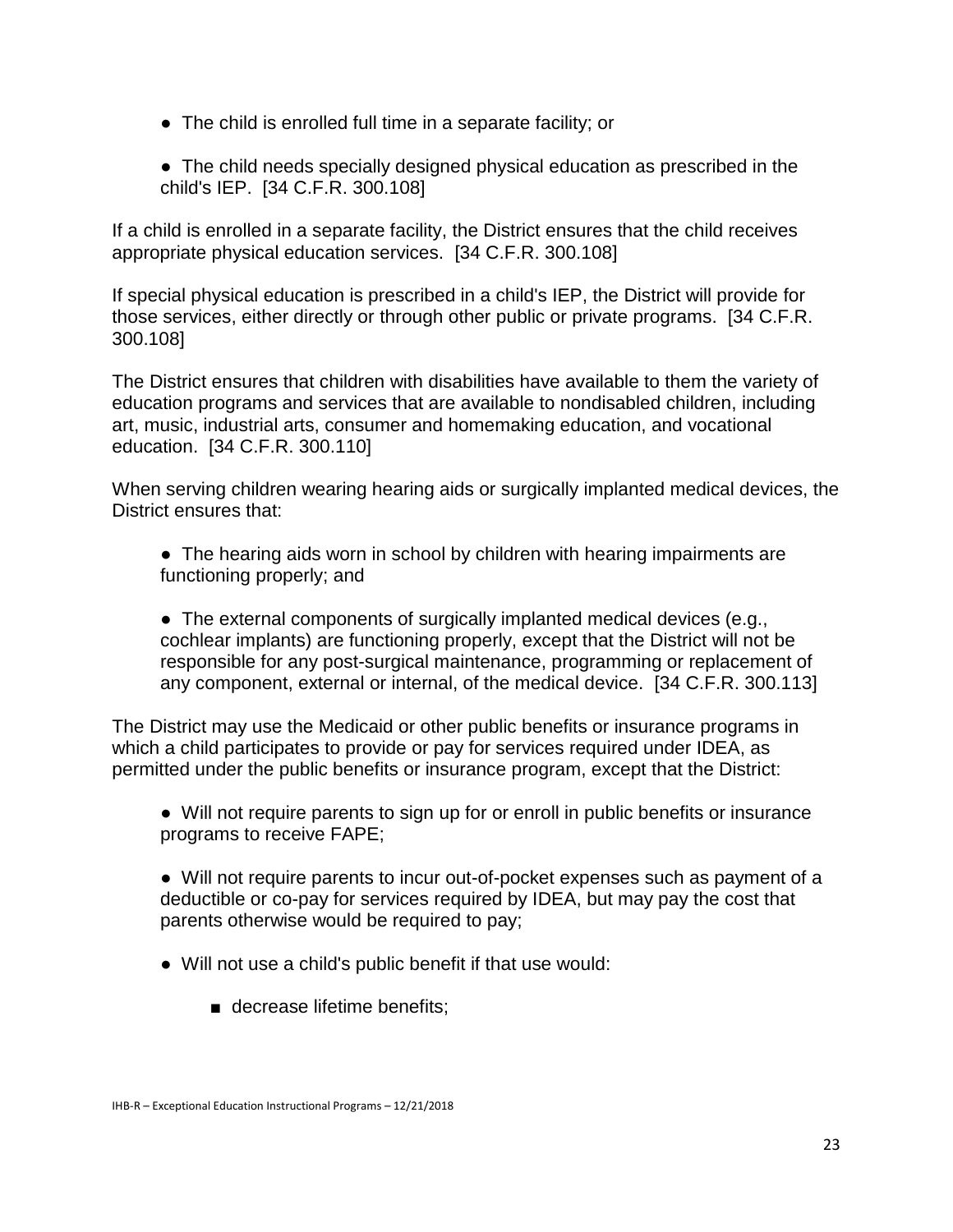■ result in the family paying for non-school services that would otherwise be paid for by public benefits;

- increase premiums or lead to discontinuation of benefits; or
- risk loss of eligibility. [34 C.F.R. 300.154]

The District will notify parents that their refusal to allow access to their public benefits does not relieve the District of its responsibility to provide all required IDEA services. [34 C.F.R. 300.154]

The District will obtain parent consent prior to accessing a child's or parent's public benefits or insurance for the first time.

The District will provide a written notification to the child's parents before accessing the child's or parent's public benefits or insurance for the first time and prior to obtaining the one-time parental consent and annually thereafter.

# **Graduation**

The District ensures that the Governing Board shall prescribe graduation criteria for students with disabilities from its high schools, which shall include accomplishment of the academic standards in at least reading, writing, mathematics, science and social studies, as determined by District assessment. [A.R.S. [15-701\(](http://www.azleg.gov/FormatDocument.asp?inDoc=/ars/15/00701.htm&Title=15&DocType=ARS)B) and A.A.C. R7-2- 301(D)(1)]

The District ensures that the Governing Board shall develop a course of study and graduation and promotion requirements for all students placed in special education programs in accordance with R7-2-401 *et seq*. [A.R.S. [15-701\(](http://www.azleg.gov/FormatDocument.asp?inDoc=/ars/15/00701.htm&Title=15&DocType=ARS)B) and A.A.C. R7-2-  $301(D)(1)$ ]

The District will not be obligated to provide FAPE to students with disabilities who have graduated from high school with a regular high school diploma. [34 C.F.R. 300.102]

The exception does not apply to children who have graduated from high school but have not been awarded a regular high school diploma. [34 C.F.R. 300.102]

Graduation from high school with a regular high school diploma constitutes a change of placement requiring prior written notice in accordance with §300.503. [34 C.F.R. 300.102]

An evaluation is not required before the termination of a child's eligibility due to graduation from secondary school with a regular diploma or due to conclusion of the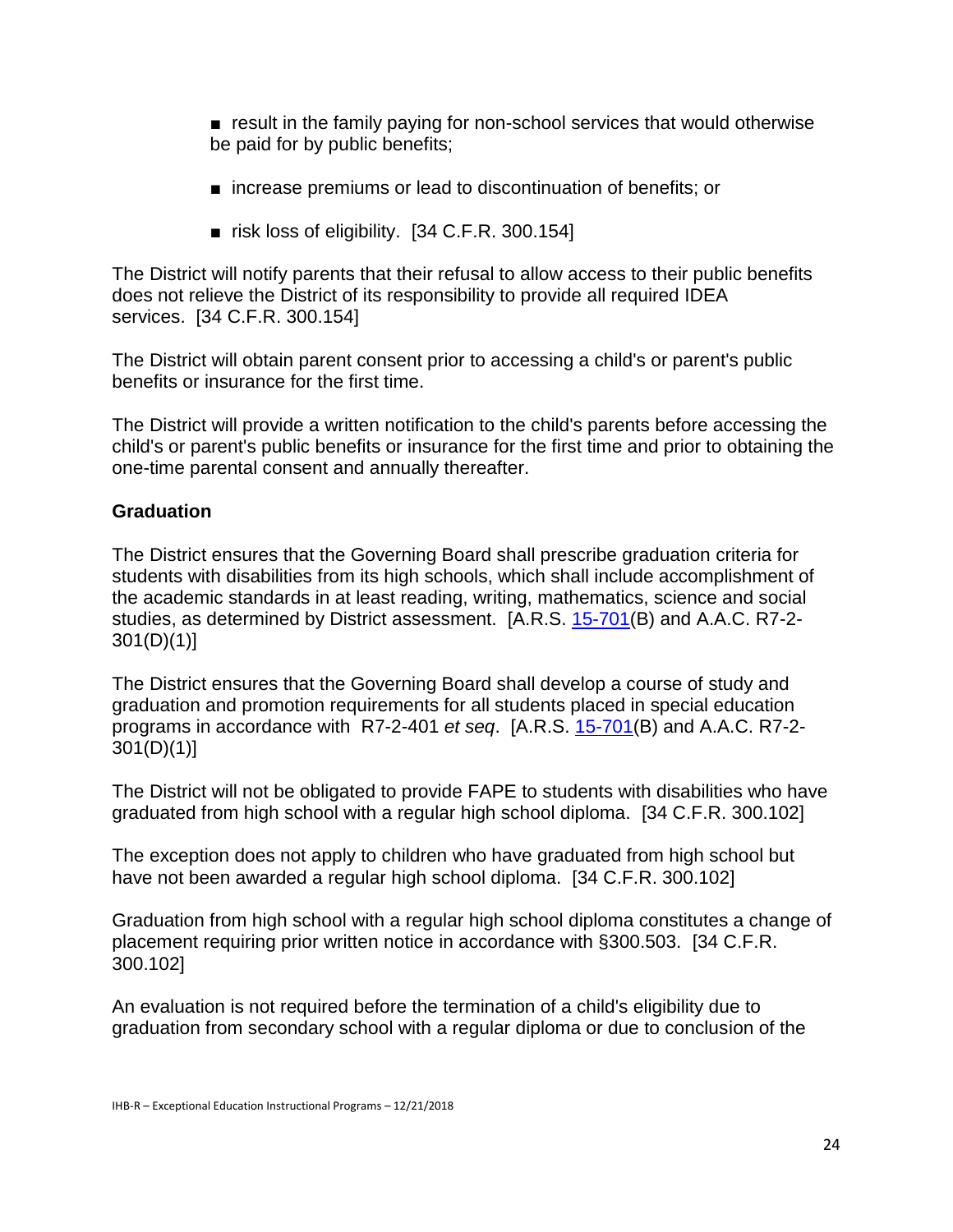instructional year during which the student attains the age of twenty-two (22). [34 C.F.R. 300.305]

For a child no longer eligible due to graduation or exceeding the age of eligibility, the District will provide the child with a summary of the child's academic achievement and functional performance, which shall include recommendations on how to assist the child in meeting the child's post secondary goals. [34 C.F.R. 300.305]

Pupils with disabilities as defined in A.R.S. [15-761](http://www.azleg.gov/FormatDocument.asp?inDoc=/ars/15/00761.htm&Title=15&DocType=ARS) or children who receive special education as defined in [15-763,](http://www.azleg.gov/FormatDocument.asp?inDoc=/ars/15/00763.htm&Title=15&DocType=ARS) shall not be required to achieve passing scores on competency tests in order to graduate from high school unless the pupil is learning at a level appropriate for the pupil's grade level in a specific academic area and unless a passing score on a competency test is specifically required in a specific academic area by the pupil's IEP as mutually agreed on by the pupil's parents (or eighteen [18] year old student) and IEP team.  $[A.R.S. 15-701.01(3)]$  $[A.R.S. 15-701.01(3)]$  $[A.R.S. 15-701.01(3)]$ 

#### **Individualized Education Program**

The contents of each individualized education program (IEP) will include a statement of:

- The child's present levels of academic achievement and functional performance, including:
	- how the child's disability affects the child's involvement and progress in the general curriculum; or
	- for preschool children, as appropriate, how the disability affects the child's participation in appropriate activities;
- Measurable annual goals, including academic and functional goals designed to:
	- meet the child's needs that result from the child's disability to enable the child to be involved in and make progress in the general education curriculum; and
	- meet each of the child's other educational needs that result from the child's disability;
	- for children with disabilities who take alternate assessments (AIMS A) aligned to alternate achievement standards, a description of benchmarks or short-term objectives;
- How the child's progress toward meeting the IEP goals will be measured and when periodic reports on the child's progress toward the goals will be provided;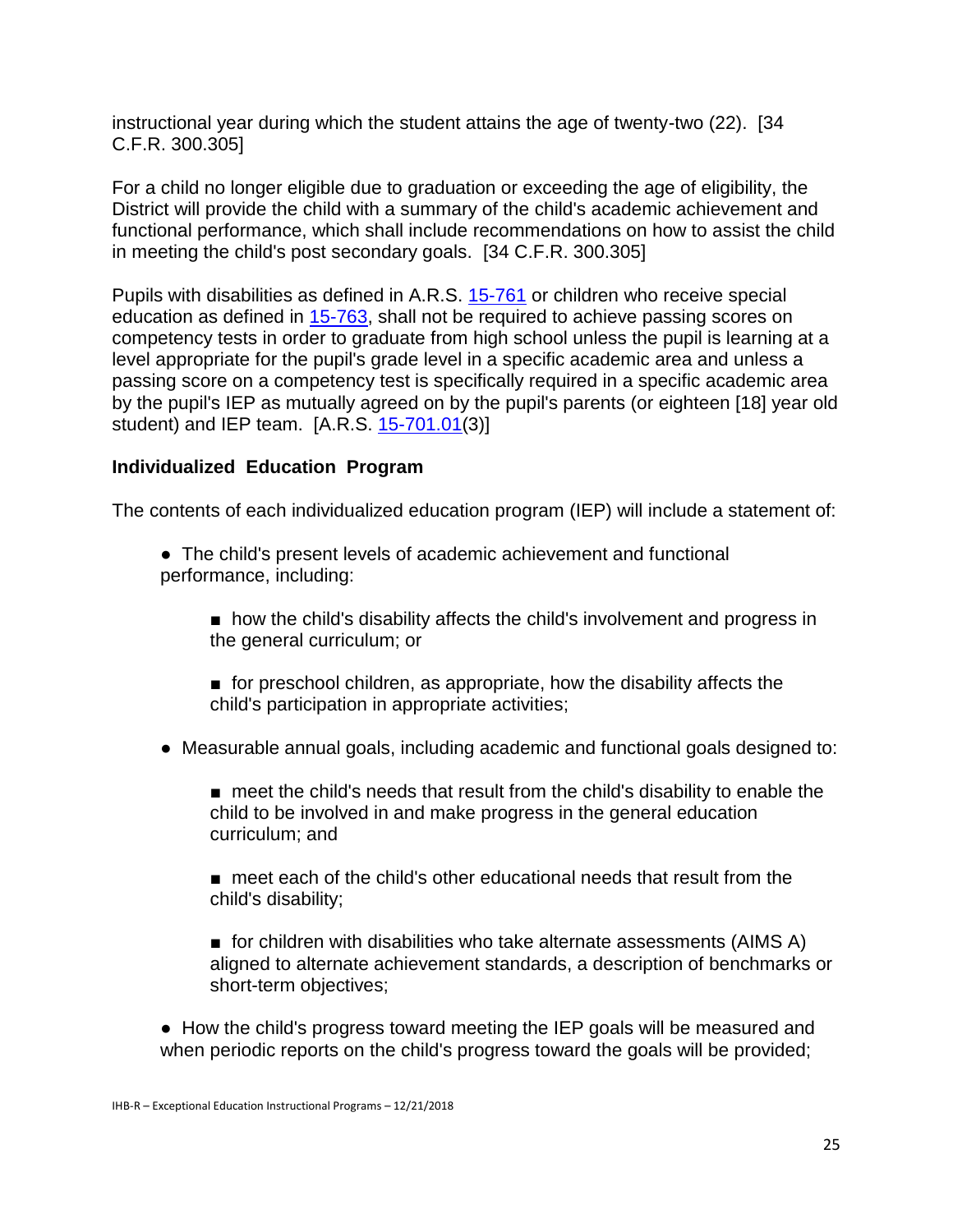● The special education and related services to be provided to the child, the supplementary aids and services to be provided to the child or on behalf of the child, the program modifications or supports for school personnel that will be provided to enable the child:

■ to advance appropriately toward attaining the annual goals;

■ to be involved in and progress in the general education curriculum and to participate in extracurricular and other nonacademic activities with other children with disabilities and nondisabled children.

• The extent, if any, to which the child will not participate with nondisabled children in the regular class and in extracurricular and other nonacademic activities;

● Any individual accommodations that are needed to measure the academic achievement and functional performance of the child on state and District-wide assessments;

● If the IEP team determines that the child must take an alternate assessment instead of a particular regular state or District-wide assessment of student achievement, a statement of why:

- the child cannot participate in the regular assessment; and
- the particular alternate assessment selected is appropriate for the child;

● The projected date for the beginning of the services and modifications and the anticipated frequency, location, and duration of those services and modifications. [34 C.F.R. 300.320]

Beginning not later than the first IEP to be in effect when the child turns sixteen (16), or younger if determined appropriate by the IEP team, and updated annually, the IEP will also include a statement of:

● appropriate measurable postsecondary goals based upon age appropriate transition assessments related to training, education, employment, and, where appropriate independent living skills;

● transition services (including courses of study) needed to assist the child in reaching those goals. [34 C.F.R. 300.320]

Beginning not later than one (1) year before a student reaches the age of eighteen (18), the IEP will include a statement that the parents and the student have been informed of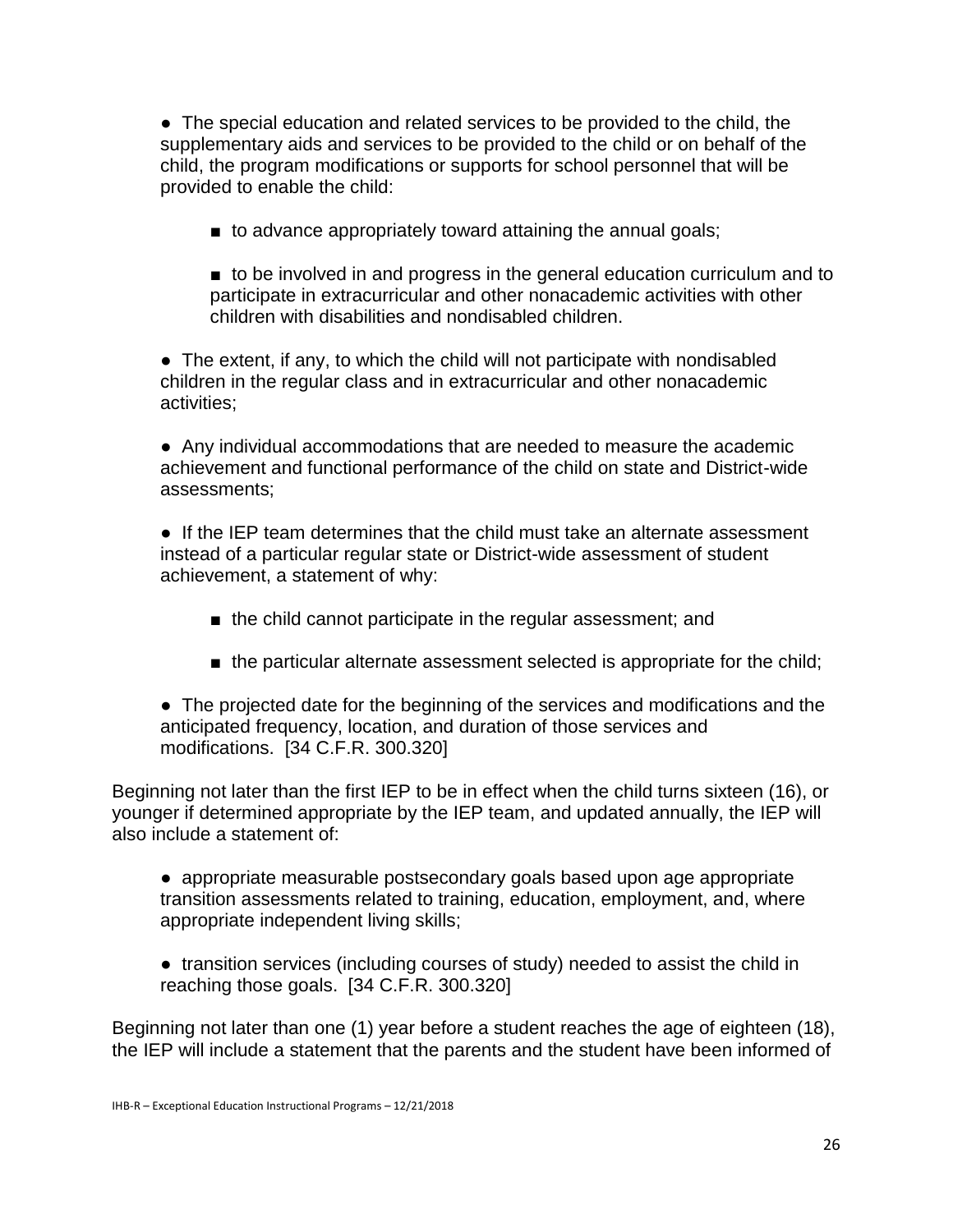the rights under Part B, if any, that will transfer to the student on reaching the age of eighteen (18). [34 C.F.R. 300.320]

The IEP team for each child with a disability will include:

• The parents of the child;

• Not less than one (1) regular education teacher of the child (if the child is, or may be, participating in the regular education environment);

● Not less than one (1) special education teacher of the child, or where appropriate, not less than one special education provider of the child;

- A representative of the District who:
	- is qualified to provide, or supervise the provision of, specially designed instruction to meet the unique needs of children with disabilities;
	- is knowledgeable about the general education curriculum; and
	- is knowledgeable about the availability of resources of the District;
	- may be a District team member described in the IEP team described above, with the exception of the parents, if the above criteria are met.

● An individual who can interpret the instructional implications of evaluation results, who may be a member of the team described in the IEP team described above, with the exception of the parents.

● At the discretion of the parent or the District, other individuals who have knowledge or special expertise regarding the child, including related services personnel as appropriate; and

● Whenever appropriate, the child with a disability.

● A child of any age if the purpose of the meeting is to consider postsecondary goals and transition services needed to assist the child in reaching the IEP goals;

• If the student does not attend the IEP meeting, the District will take other steps to ensure that the student's preferences and interests are considered.

• To the extent appropriate and with consent of the parents or the adult child;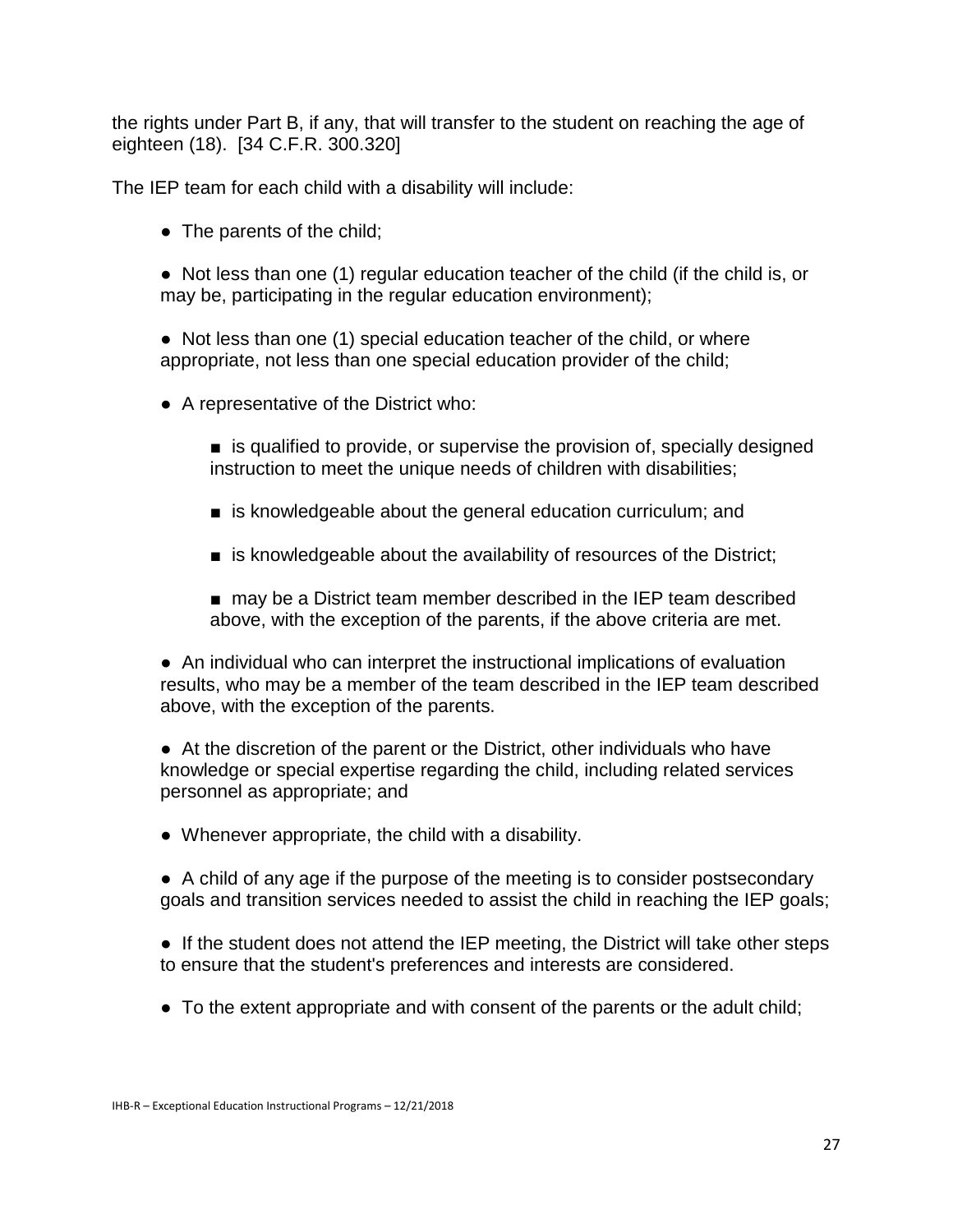■ the District will invite a representative of any participating agency that is likely to be responsible for providing or paying for transition services.

■ for a child who is transitioning from the Arizona Early Intervention Program (AzEIP), representatives from AzEIP will be invited to the initial IEP if the parent requests. [34 C.F.R. 300.321]

A member of the District IEP team described above, and including a person who can interpret the results, is not required to attend the IEP meeting if the parent and the school agree in writing prior to the meeting that attendance is not necessary because the member's area of curriculum or related services is not being modified or discussed in the meeting. [34 C.F.R. 300.321]

A member of the District IEP team described above, and including a person who can interpret the results, may be excused from attending the IEP meeting in whole or part when the meeting involves a modification to or discussion of the member's area of the curriculum or related services if the parent, in writing and the District consent to the excusal, and the member submits, in writing to the IEP team, input into the development of the IEP prior to the meeting. [34 C.F.R. 300.321]

In the case of a child previously served by AzEIP, an invitation to the initial IEP team meeting will, at the request of the parent, be sent to the AzEIP service coordinator to assist with the smooth transition of services. [34 C.F.R. 300.321]

The District will take steps to ensure parent(s) of a child with a disability are present at each IEP meeting or are afforded the opportunity to participate by:

- Notifying parents of the meeting early enough to ensure that they will have an opportunity to attend; and
- Scheduling the meeting at a mutually agreed on time and place. [34 C.F.R.] 300.322]

The meeting notice will:

• Indicate the purpose, time, and location of the meeting and who will be in attendance; and

• Inform the parents of the provisions relating to the participation of other individuals who have knowledge or special expertise about the child and of representatives of the AzEIP if the meeting is for an initial IEP of a child transitioning from AzEIP. [34 C.F.R. 300.322]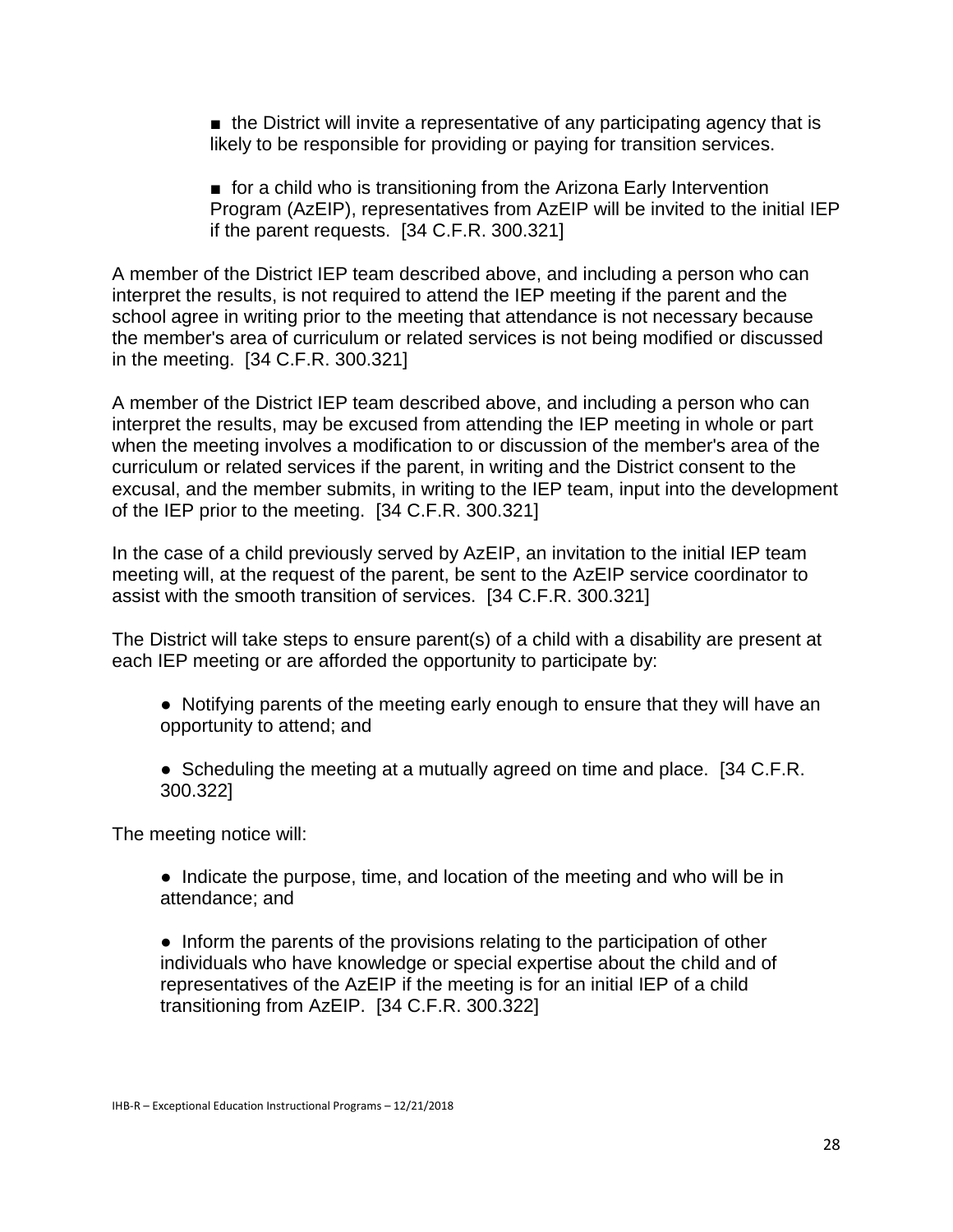Beginning not later than the first IEP to be in effect when the child turns sixteen (16), the notice will also:

- Indicate that a purpose of the meeting will be the consideration of postsecondary goals and transition services;
- Indicate that the District will invite the student;
- Identify any other agency that will be invited to send a representative. [34] C.F.R. 300.322]

If neither parent can attend, the District will use other methods to ensure parent participation, including individual or conference telephone calls. [34 C.F.R. 300.322]

A meeting may be conducted without a parent in attendance if the District is unable to convince the parents that they should attend. In this case, the District will maintain a record of its attempts to arrange a mutually agreed on time and place, such as:

• Detailed records of telephone calls made or attempted and the results of those calls;

- Copies of correspondence sent to the parents and any responses received; and
- Detailed records of visits made to the parent's home or place of employment and the results of those visits. [34 C.F.R. 300.322]

The District will take whatever action is necessary to help the parent understand the proceedings at the IEP meeting, including arranging for an interpreter for parents with deafness or whose native language is other than English. [34 C.F.R. 300.322]

The District will give the parent a copy of the child's IEP at no cost to the parent. [34 C.F.R. 300.322]

At the beginning of each school year, the District will have in effect for each child with a disability in its jurisdiction, an IEP as defined in 300.320. [34 C.F.R. 300.323]

The District ensures that:

● A meeting to develop an IEP for an eligible child is conducted within thirty (30) days of a determination of eligibility for special education and related services.

● As soon as possible following the development of the IEP, the services indicated in the IEP are made available to the child. An IEP will be in effect at the beginning of each school year. [34 C.F.R. 300.323]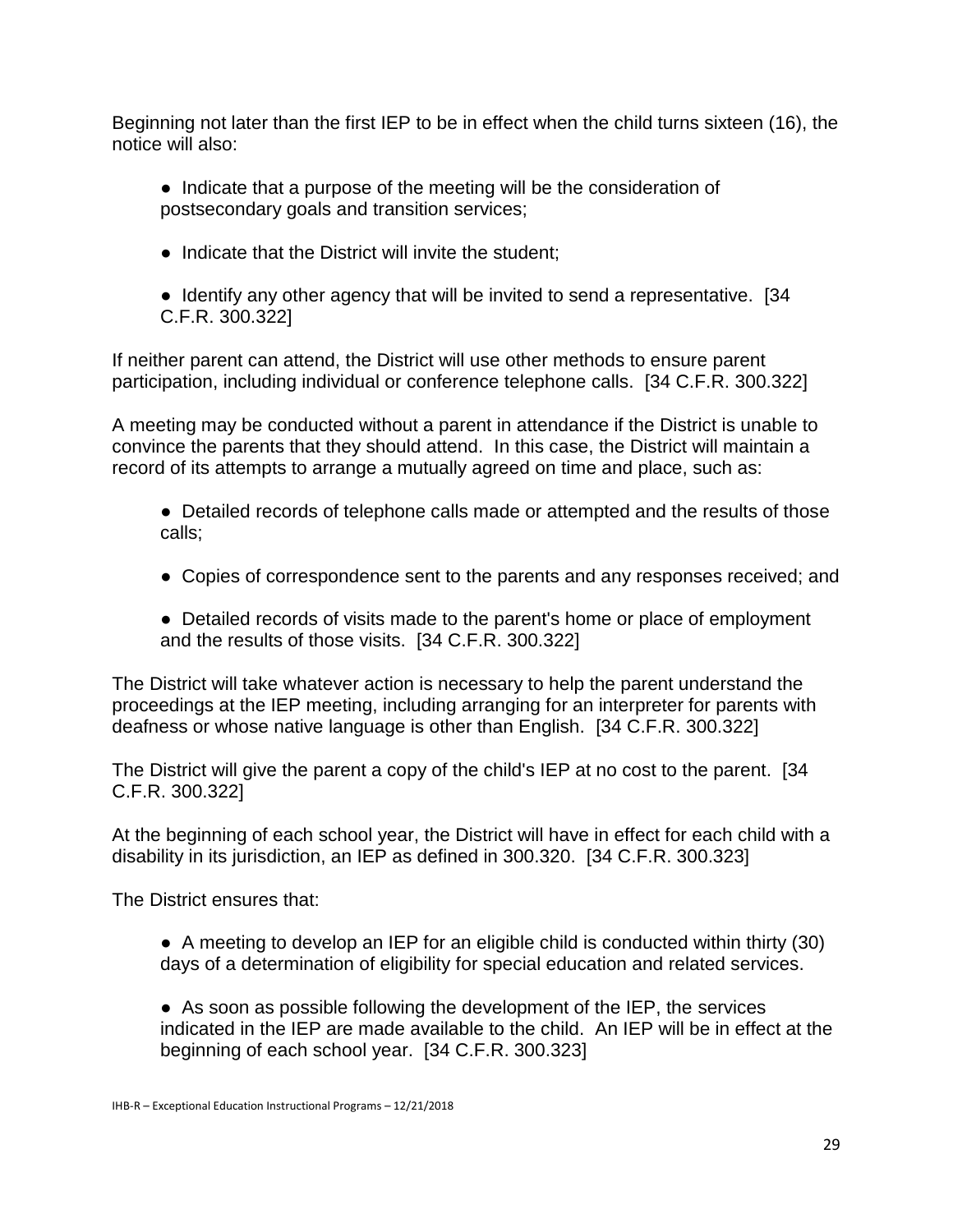For a child aged two (2) years nine (9) months to five (5) years previously served by AzEIP, the IEP team will consider the contents of the child's Individualized Family Service Plan (IFSP). An IFSP may serve as the IEP of the child if:

• The District has provided the parents with a detailed explanation of the differences between an IEP and an IFSP;

• The parent and the District agree in writing to the use of an IFSP;

• The IFSP contains an educational component that promotes school readiness and includes pre-literacy, language and numeric skills; and

• The IFSP is developed in accordance with IEP procedures. [34 C.F.R.] 300.323]

The District ensures that each child's IEP is accessible to each regular education teacher, special education teacher, related service provider and any other service provider who is responsible for implementing the IEP.

- Each teacher and related service provider will be informed of his or her specific responsibilities in implementing the IEP; and
- The specific accommodations, modifications, and supports that will be provided for the child in accordance with the IEP. [34 C.F.R. 300.323]

For a child with an IEP who transfers into the District from another school system in Arizona, the District, in consultation with the parents, will provide a free appropriate public education (including services comparable to the services described in the existing IEP) until the District:

- Reviews and adopts the child's IEP from the previous district, or
- Develops, adopts, and implements a new IEP. [34 C.F.R. 300.323]

For a child with an IEP who transfers into the District from another state, the District, in consultation with the parents, will provide a free appropriate public education (including services comparable to the services described in the existing IEP) until the District:

● Conducts an evaluation for eligibility for special education in Arizona, or determines that such an evaluation is unnecessary; and

● Develops, adopts, and implements a new IEP, if appropriate. [34 C.F.R.] 300.323]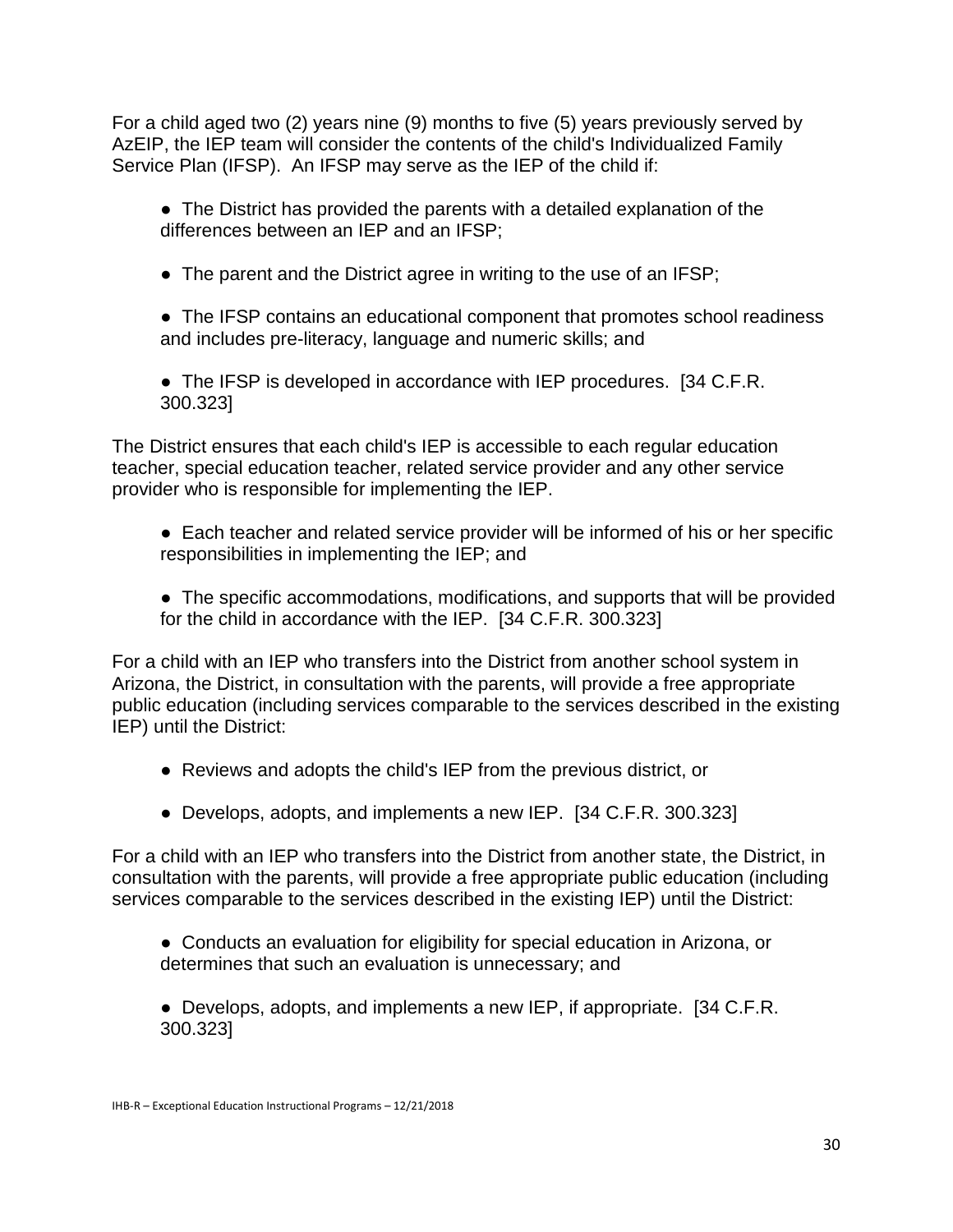To facilitate the transition of a child enrolling from another school system, either from within or from outside of Arizona, the District will take reasonable steps to promptly obtain the child's education records, including all records pertaining to special education, from the previous school system in which the child was enrolled. [34 C.F.R. 300.323]

When a records request is received from another district, from either within or outside of Arizona, the District will promptly respond to the request. [34 C.F.R. 300.323]

In developing each child's IEP, the IEP team will consider:

• The strengths of the child and the concerns of the parents for enhancing the education of their child;

- The results of the initial or most recent evaluation of the child; and
- The academic, developmental, and functional needs of the child. [34 C.F.R.] 300.324]

In consideration of special factors, the IEP team will:

• In the case of a child whose behavior impedes his or her learning or that of others, consider the use of positive behavioral interventions and supports, and other strategies to address that behavior;

● In the case of a child with limited English proficiency, consider the language needs of the child as those needs relate to the child's IEP;

• In the case of a child who is blind or visually impaired, provide for instruction in Braille and the use of Braille unless the IEP team determines, after an evaluation of the child's reading and writing skills, needs, and appropriate reading and writing media (including an evaluation of the child's future needs for instruction in Braille or the use of Braille) that instruction in Braille or the use of Braille is not appropriate for the child;

● Consider the communication needs of the child, and in the case of a child who is deaf or hard of hearing, consider the child's language and communication needs, opportunities for direct communication with peers and professional personnel in the child's language and communication mode, academic level and full range of needs, including opportunities for direct instruction in the child's language and communication mode;

• Consider whether the child requires assistive technology devices and services. [34 C.F.R. 300.324]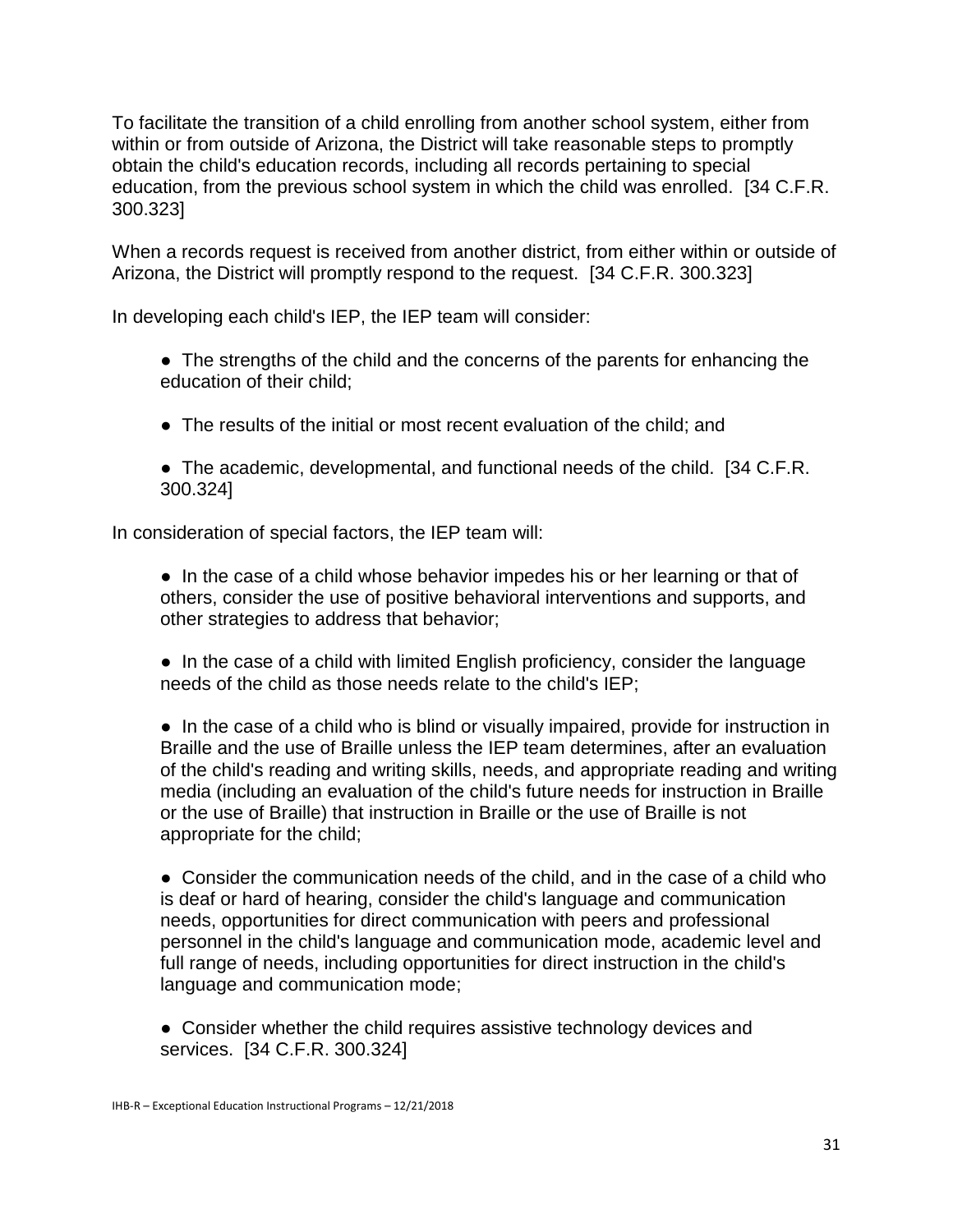The regular education teacher of a child with a disability, as a member of the IEP team, will, to the extent appropriate, participate in the development, review, and revision of the child's IEP, including the determination of:

● Appropriate positive behavioral interventions and strategies for the child; and

● Supplementary aids and services, program modifications, and/or supports for school personnel that will be provided for the child, consistent with §300.320(a)(4). [34 C.F.R. 300.324]

In making changes to the IEP after the annual IEP meeting, the parent and the District may agree to amend the IEP without a meeting for the purpose of making those changes and, instead, develop a written document to amend or modify the child's current IEP. The District will:

- Inform all members of the child's IEP team of those changes, and
- Upon request, provide the parents with the revised copy of the IEP. [34 C.F.R. 300.324]

To the extent possible, the District will encourage the consolidation of evaluation, reevaluation and IEP meetings for a child. [34 C.F.R. 300.324]

The District ensures that the IEP team reviews the child's IEP periodically, but not less than annually, to determine if goals are being achieved, and revise the IEP, when appropriate, to address:

- any lack of expected progress toward the annual goals and in the general education curriculum, if appropriate;
- the results of any reevaluation;
- information about the child provided to, or by the parents;
- the child's anticipated needs, or other matters. [34 C.F.R. 300.324]

If a participating agency other than the District fails to provide the transition services in an IEP, the District will reconvene the IEP team to identify alternative strategies to meet the child's transition outcomes. [34 C.F.R. 300.324]

Before the District places a child with a disability in a private school or facility, the District will initiate and conduct a meeting to develop an IEP for the child and ensure that a representative of the private school or facility attends the meeting in person or by conference call. [34 C.F.R. 300.325]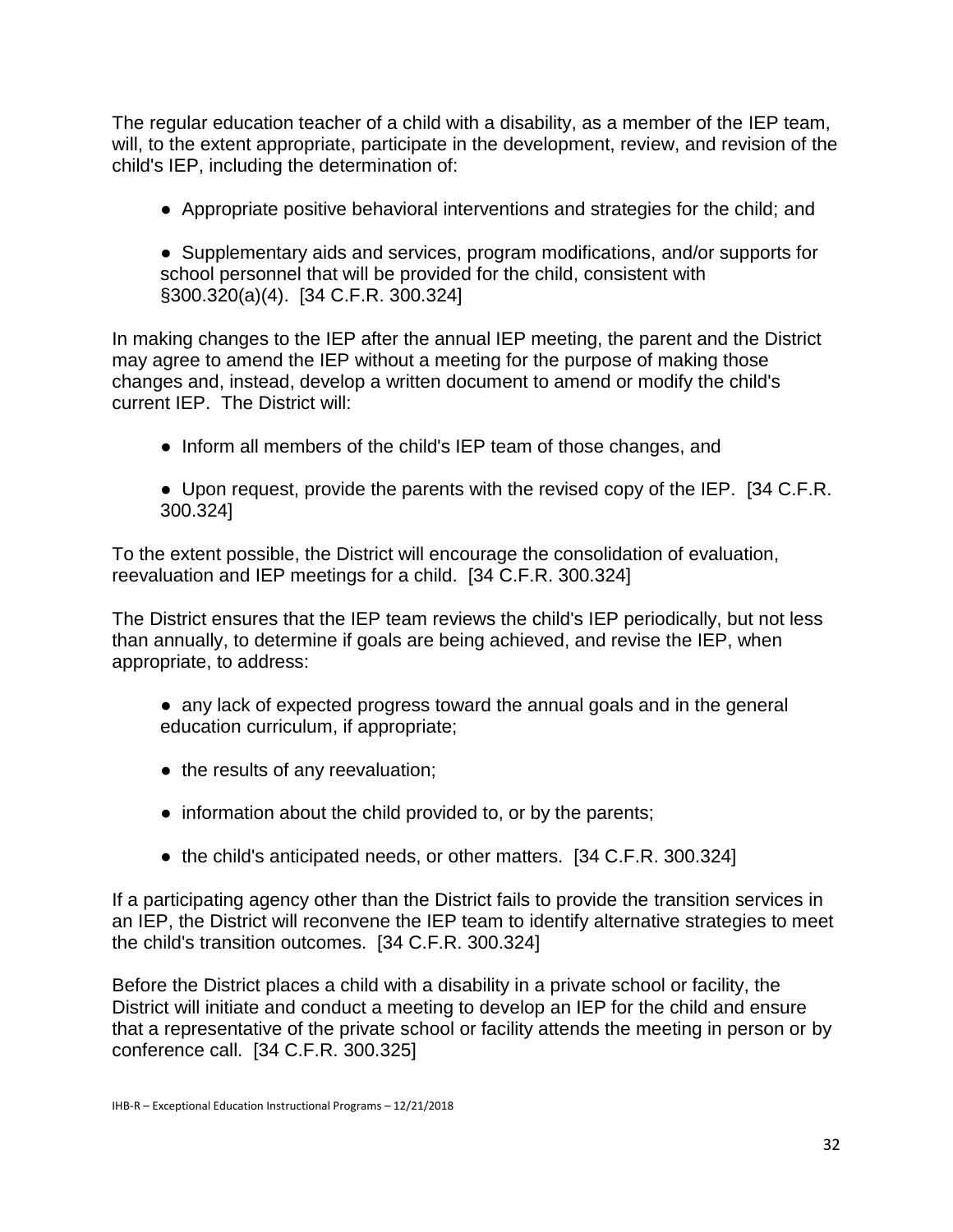Subsequent IEP reviews may be initiated and conducted by the private school at the discretion of the District. However, the District ensures that:

● The parents and District representative are involved in any decisions about the child's IEP; and

● Agree to any proposed changes in the IEP before those changes are implemented. [34 C.F.R. 300.325]

The District remains responsible to ensure FAPE to a child placed by the District in a private school or facility. [34 C.F.R. 300.325]

The District ensures that the parents of a child with a disability are members of any group that makes decisions on the educational placement of their child. [34 C.F.R. 300.327]

# **Least Restrictive Environment**

The District ensures that special classes, separate schooling, or other removal of children with disabilities from the regular educational environment occurs only if the nature or severity of the disability is such that education in regular classes with the use of supplementary aids and services cannot be achieved satisfactorily. [34 C.F.R 300.114]

The District will make available a continuum of alternative placements to meet the needs of children with disabilities for special education and related services. [34 C.F.R 300.115]

The continuum of alternative placements will include:

- Instruction in regular classes, special classes, special schools, home instruction, and instruction in hospital and institutions;
- Supplementary services, such as a resource room or itinerant instruction, to be provided in conjunction with regular class placement.

The placement decision for each child will be:

● Made by a group that includes the parents and other persons knowledgeable about the child, the meaning of the evaluation data, and the placement options;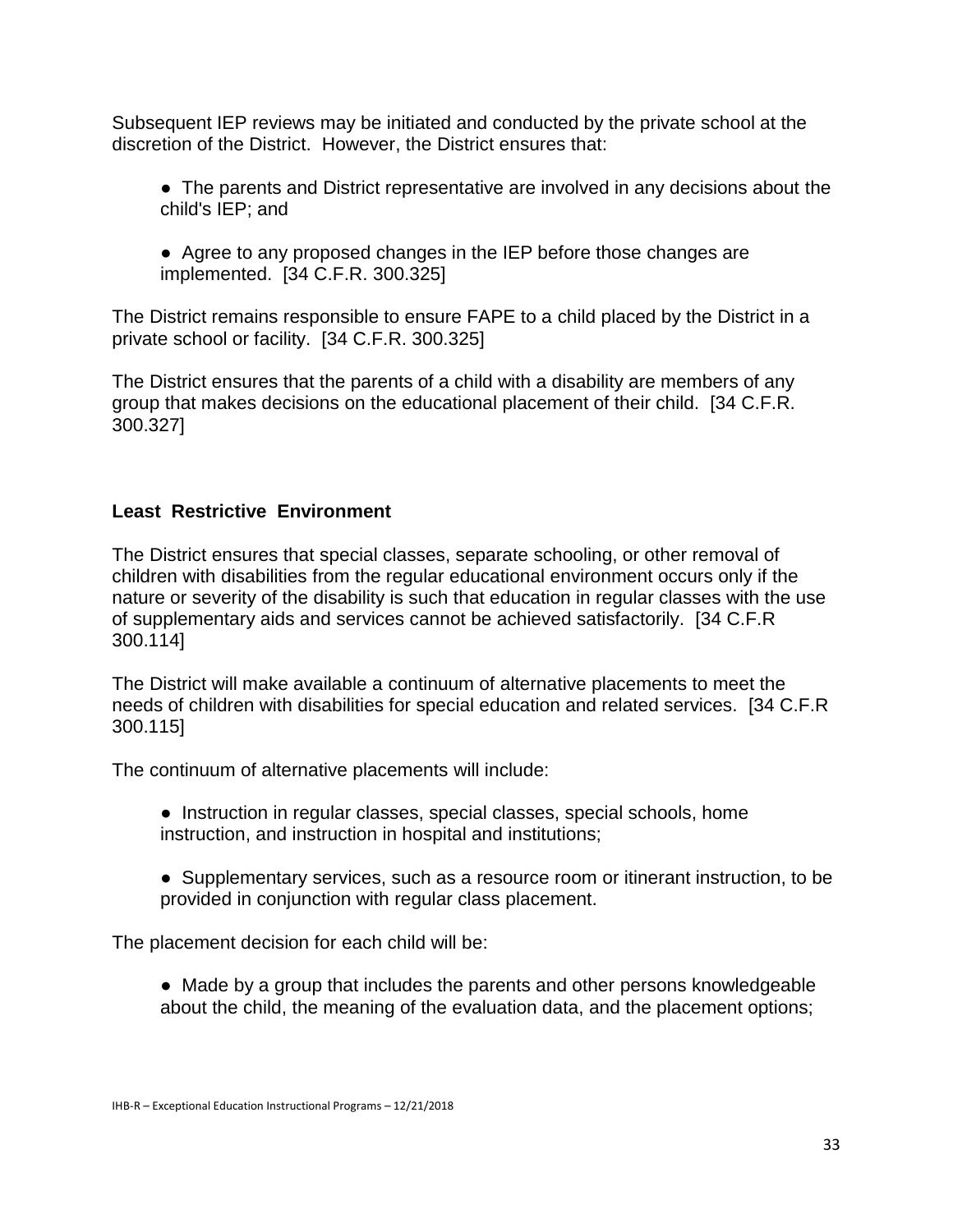● In conformity with the least restrictive environment (LRE) provisions of the IDEA regulations;

- Determined at least annually;
- Based on the child's IEP; and,
- As close as possible to the child's home. [34 C.F.R 300.115]

Unless the IEP of a child requires some other arrangement, the child will be educated in the school that he or she would attend if not disabled. [34 C.F.R 300.115]

In selecting the LRE, consideration will be given to any potential harmful effect on the child or on the quality of services that she/he needs. [34 C.F.R 300.115]

A child with a disability will not be removed from age-appropriate regular classrooms solely because of needed modifications in the general education curriculum. [34 C.F.R 300.115]

In providing or arranging for the provision of nonacademic and extracurricular services and activities, including meals, recess periods, and other nonacademic activities, the District ensures that each child with a disability participates with nondisabled children in the extracurricular services and activities to the maximum extent appropriate to the needs of that child. [34 C.F.R 300.117]

The District ensures that the supplementary aides and services determined by the IEP team to be appropriate and necessary are provided to allow the child to participate in nonacademic settings. [34 C.F.R 300.115]

The District will establish, maintain, and implement procedural safeguards that meet the requirements of §300.500 through 300.536 of the IDEA Regulations.

# **Procedural Safeguards**

The District ensures that the parents of a child with a disability shall be given an opportunity to inspect and review all education records with respect to the identification, evaluation, educational placement, and the provision of FAPE to the child. [34 C.F.R. 300.501]

The District ensures that the parents of a child with a disability shall:

● be given an opportunity to participate in meetings with respect to the identification, evaluation, educational placement and the provision of FAPE to the child.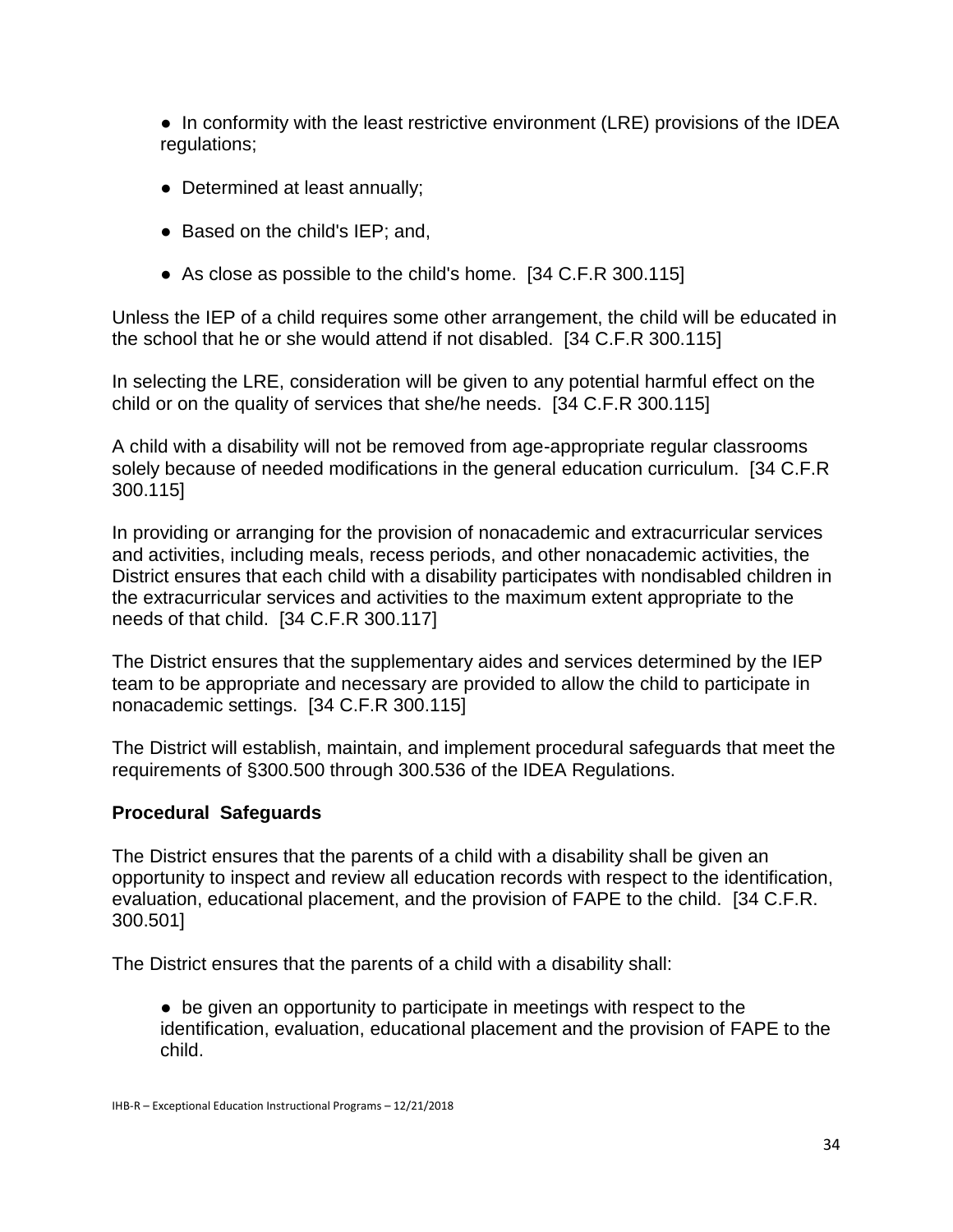● be provided notice consistent with §300.322 to ensure they have opportunity to participate in meetings.

• be members of any group that makes decisions on the educational placement of their child. [34 C.F.R. 300.501]

If neither parent can participate in a meeting in which a decision is to be made relating to the educational placement of their child, the District must use other methods to ensure their participation, including individual or conference telephone calls, or video conferencing. [34 C.F.R. 300.501]

A placement decision may be made by a group without the involvement of the parent, if the District is unable to obtain the parent's participation and has maintained a record of its attempts to ensure their involvement. [34 C.F.R. 300.501]

The parents of a child with a disability have the right to obtain an independent educational evaluation of their child. The District must provide to parents, upon request for an independent educational evaluation:

● Information about where an independent educational evaluation may be obtained; and

● The District criteria applicable for independent educational evaluations. District criteria for the independent educational evaluation must be the same as the criteria the District uses when it conducts an evaluation, to the extent consistent with the parent's right to an evaluation. [34 C.F.R. 300.502]

A parent has the right to an independent educational evaluation at public expense if the parent disagrees with an evaluation obtained by the District. If a parent requests an independent educational evaluation at public expense, the District must, without unnecessary delay, either:

- File for a due process hearing to show that its evaluation is appropriate; or
- Ensure that an independent educational evaluation is provided at public expense, unless the District demonstrates in a hearing that the evaluation obtained by the parent did not meet District criteria. [34 C.F.R. 300.502]

If a due process hearing decision is that the District's evaluation is appropriate, the parent still has the right to an independent educational evaluation, but not at public expense. [34 C.F.R. 300.502]

If a parent requests an independent educational evaluation, the District may ask for the parent's reasons for the objections, but may not require the parent to provide an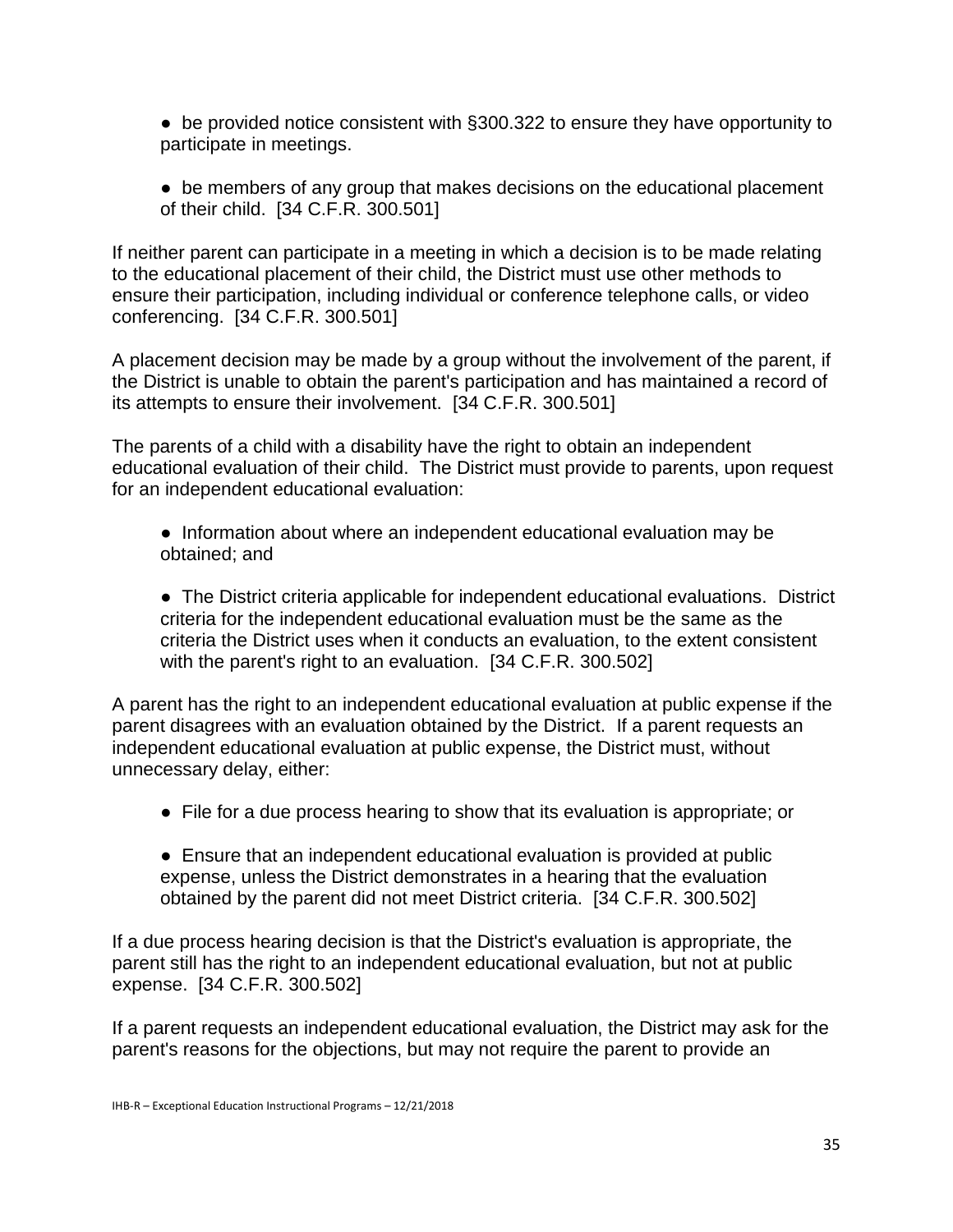explanation and may not unreasonably delay either providing the independent educational evaluation at public expense or filing a request for due process to defend its evaluation. [34 C.F.R. 300.502]

A parent is entitled to only one (1) independent educational evaluation at public expense each time the District conducts an evaluation with which the parent disagrees. [34 C.F.R. 300.502]

The results of any independent educational evaluation which is obtained by or provided to the District:

- must be considered by the District, if it meets District criteria, in any decision with respect to the provision of FAPE to the child; and
- may be presented by any party as evidence in a due process hearing. [34] C.F.R. 300.502]

If a hearing officer requests an independent educational evaluation as part of a due process hearing, the cost of the evaluation must be at public expense.

Written notice must be given to the parents of a child with a disability a reasonable time before the District:

● Proposes to initiate or change the identification, evaluation or educational placement of the child or the provision of FAPE to the child; or

● Refuses to initiate or change the identification, evaluation or educational placement of the child or the provision of FAPE to the child. [34 C.F.R. 300.503]

The notice must include:

- A description of the action proposed or refused by the District;
- An explanation of why the District proposes or refuses to take the action;
- A description of each evaluation procedure, assessment, record or report the District used as a basis for the proposed or refused action;

● A statement that the parents of a child with a disability have protection under the procedural safeguards of this part and, if this notice is not an initial referral for evaluation, the means by which a copy of a description of the procedural safeguards can be obtained;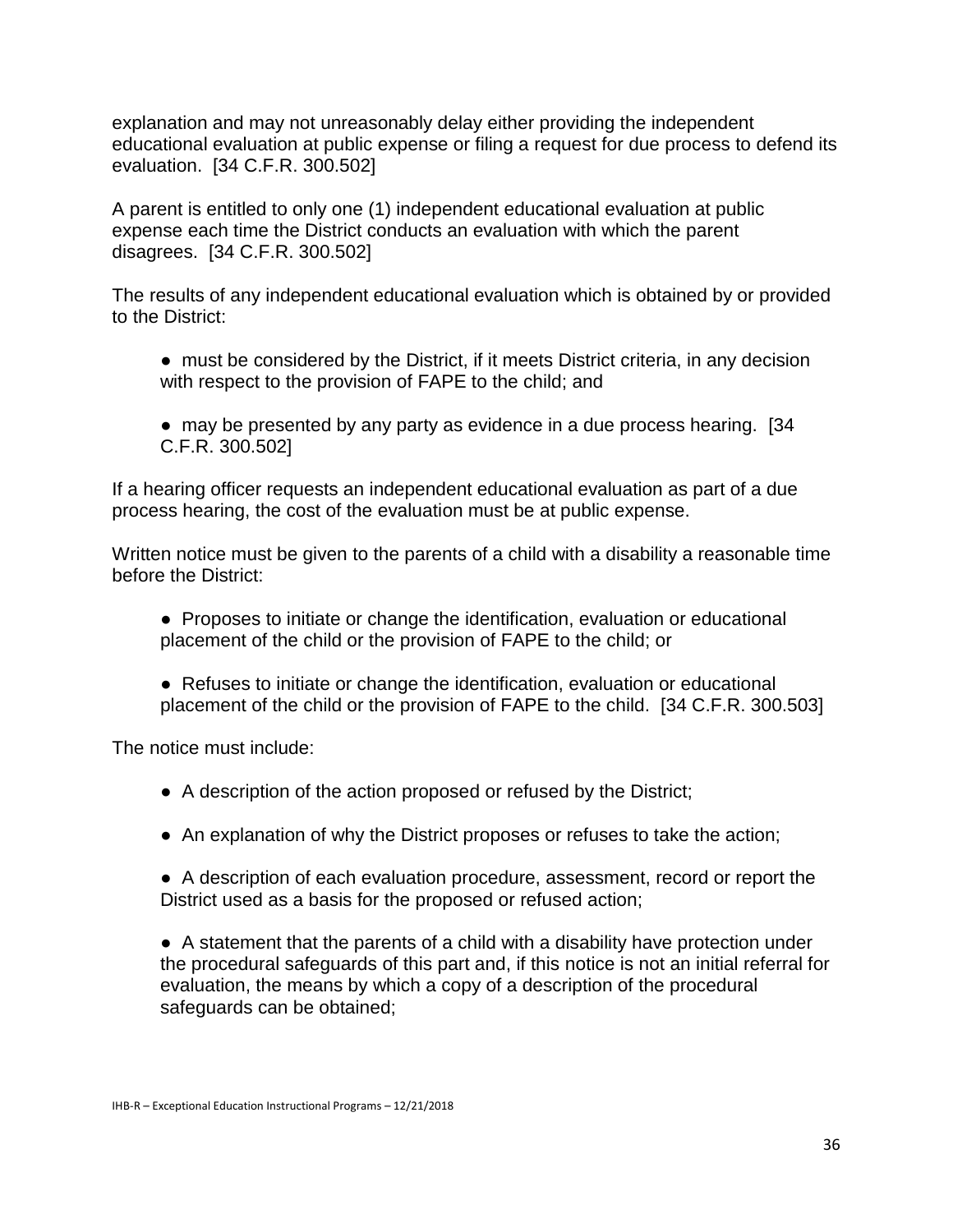● Sources for parents to contact to obtain assistance in understanding the provisions of this part;

● A description of other options that the IEP team considered and the reasons why those options were rejected;

● A description of other factors that are relevant to the District's proposal or refusal. [34 C.F.R. 300.503]

The notice must be written in language understandable to the general public, provided in the native language or other mode of communication used by the parent. [34 C.F.R. 300.503]

If the native language or other mode of communication used by the parent is not a written language, the District ensures:

- the notice is translated orally or by other means to the parent in his or her native language or other mode of communication;
- That the parent understands the content of the notice;
- That there is written evidence of these requirements. [34 C.F.R. 300.503]

A copy of the procedural safeguards available to the parent of a child with a disability must be given to the parents only one (1) time a school year, except that a copy also must be given to the parents:

● Upon initial referral or parent request for evaluation;

● Upon receipt of a first complaint to the state or first request for a due process hearing in a school year;

- When a disciplinary change of placement /removal has been initiated;
- Upon request by a parent. [34 C.F.R. 300.504]

The procedural safeguards notice must include a full explanation of all the procedural safeguards available under §300.148, §§300.151 through 300.153, §300.300, §§300.502 through 300.503, §§300.505 through 300.515, §300.520, §§300.530 through 536, and §§300.610 through 300.625 relating to:

- Independent educational evaluations;
- Prior written notice;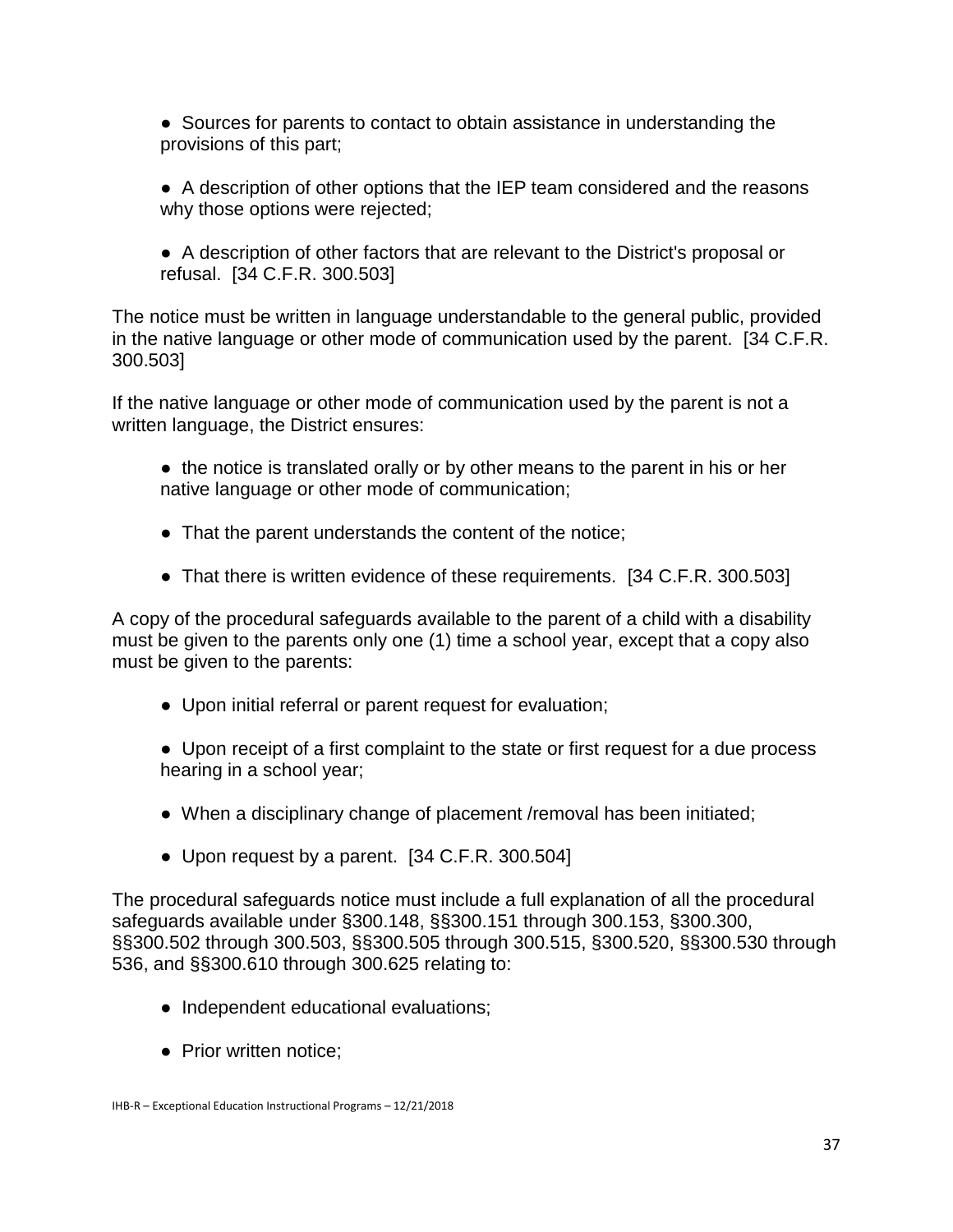- Parental consent;
- Access to education records;

● Opportunity to present and resolve complaints through the due process hearing and state complaint procedures, including;

- $\blacksquare$  The time period in which to file a complaint;
- The opportunity for the District to resolve the complaint;

■ The difference between due process hearing and state complaint procedures, jurisdictions, issues that may be raised, timelines, and relevant procedures.

- The availability of mediation;
- The child's placement during the due process hearing;

● Procedures for students subject to placement in an interim alternative educational setting;

● Requirements for unilateral placements by parents of children in private schools at public expense;

- Due process hearings including requirements for disclosure of evaluation results and recommendations;
- Civil actions, including timelines;
- Attorney fees. [34 C.F.R. 300.504]

This notice must meet the same requirements for understandable language as for the written prior notice described in §300.503. [34 C.F.R. 300.504]

The parent of a child with a disability may elect to receive required notices by an electronic mail communication if the District makes that option available. [34 C.F.R. 300.505]

The District will establish procedures to allow parties to disputes, including those matters arising prior to a request for a due process hearing, to resolve disputes through mediation. Procedures will ensure that the mediation process:

• Is voluntary on the part of the parties;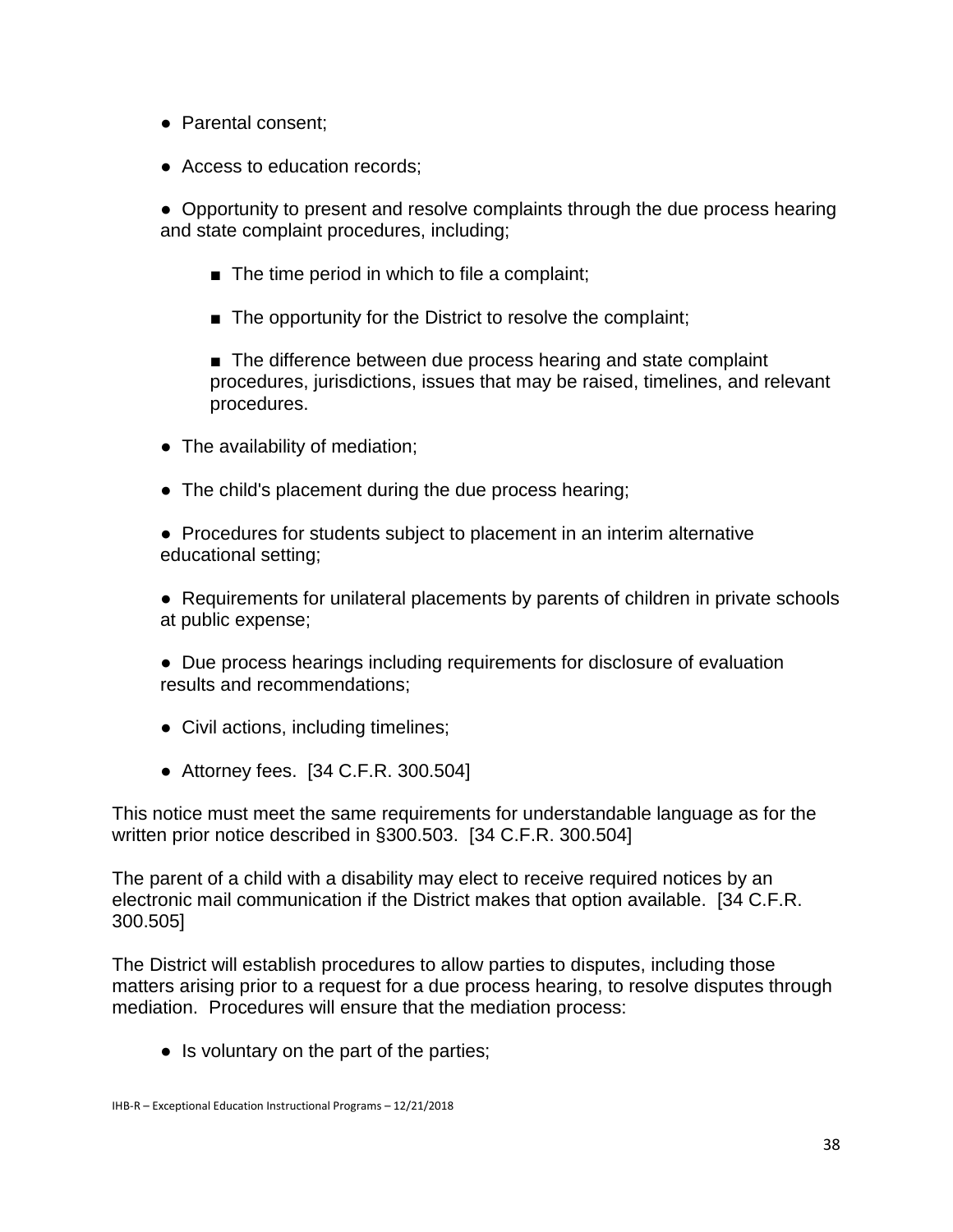• Is not used to deny or delay a parent's right to a due process hearing or any other right under the IDEA;

● Is conducted by a qualified and impartial mediator who is trained in effective mediation techniques. [34 C.F.R. 300.506]

The District may establish procedures to offer to parents and schools that choose not to use mediation an opportunity to meet, at a time and location convenient to the parties, with a disinterested party:

- Who is under contract with an appropriate alternative dispute resolution entity, or a parent training and information center, or community parent resource center;
- Who would explain the benefits of, and encourage the mediation process to the parents. [34 C.F.R. 300.506]

A parent or District may file a request for a due process hearing relating to the identification, evaluation or educational placement of a child with a disability. [34 C.F.R. 300.507]

The request for a due process hearing must allege a violation that occurred not more than two (2) years before the date the parent or District knew or should have known about the alleged violation. [34 C.F.R. 300.507]

The District must inform the parent of any free or low cost legal and other relevant services available in the area upon parent request. [34 C.F.R. 300.507]

The District will have procedures that require either party, or the attorney representing a party, to provide to the other party a confidential due process complaint. [34 C.F.R. 300.508]

The party filing the notice for a hearing must forward a copy of the request to the state. [34 C.F.R. 300.508]

The due process hearing complaint must include the following in order for the complaint to be heard:

- The name of the child;
- The residential address of the child;
- The school of attendance: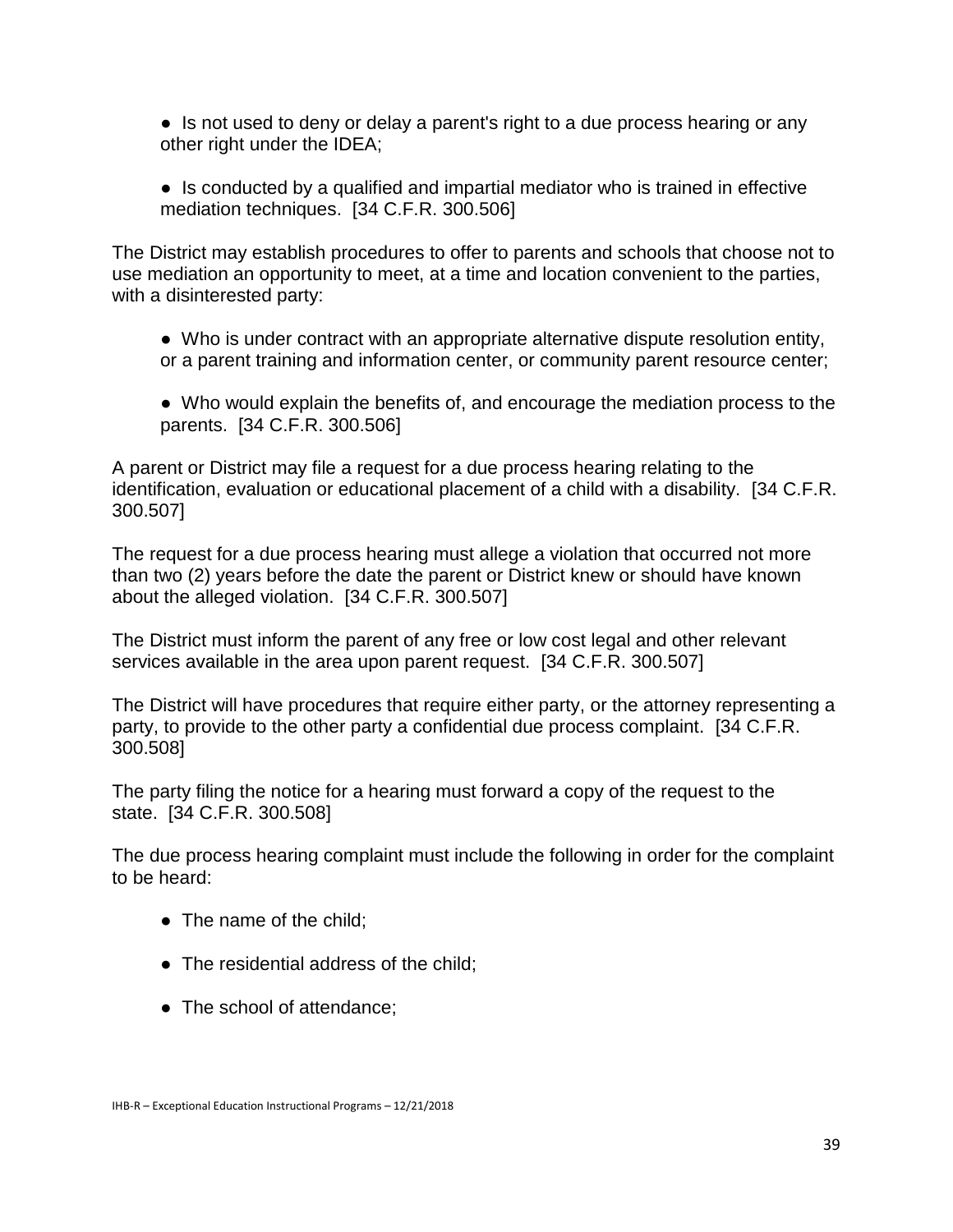● A description of the nature of the problem of the child relating to the proposed or refused initiation or change, including facts relating to the problem; and

● A proposed resolution of the problem to the extent known and available to the party at the time. [34 C.F.R. 300.508]

The due process complaint will be deemed sufficient unless the party receiving the complaint notifies the hearing officer and the other party in writing, within fifteen (15) days of receipt of the complaint, that it believes the complaint does not meet the content requirements. [34 C.F.R. 300.508]

Within five (5) days of receipt of notice, the hearing officer must determine whether the complaint meets the requirements and notify the parties, in writing, of that determination. [34 C.F.R. 300.508]

A party may amend its due process complaint only if:

- The other party consents in writing and is given an opportunity to resolve the complaint through the resolution process; or
- The hearing officer grants permission, but in no case later than five (5) days before the due process hearing begins. [34 C.F.R. 300.508]

If a party files an amended complaint, the relevant timelines begin again. [34 C.F.R. 300.508]

If the District has not sent a prior written notice to the parent regarding the subject matter contained in the due process complaint, it must do so within ten (10) days of receiving the complaint. [34 C.F.R. 300.508]

Within ten (10) days of receiving the complaint, the receiving party will send to the other party a response that specifically addresses the issues raised in the due process complaint. [34 C.F.R. 300.508]

Within fifteen (15) days of receiving the notice of the parent's due process complaint, and prior to the initiation of a due process hearing, the District must convene a meeting with the parent and the relevant members of the IEP team who have specific knowledge of the facts identified in the complaint that:

● Includes a representative of the District who has District decision-making authority;

● May not include an attorney of the District unless the parent is accompanied by an attorney. [34 C.F.R. 300.510]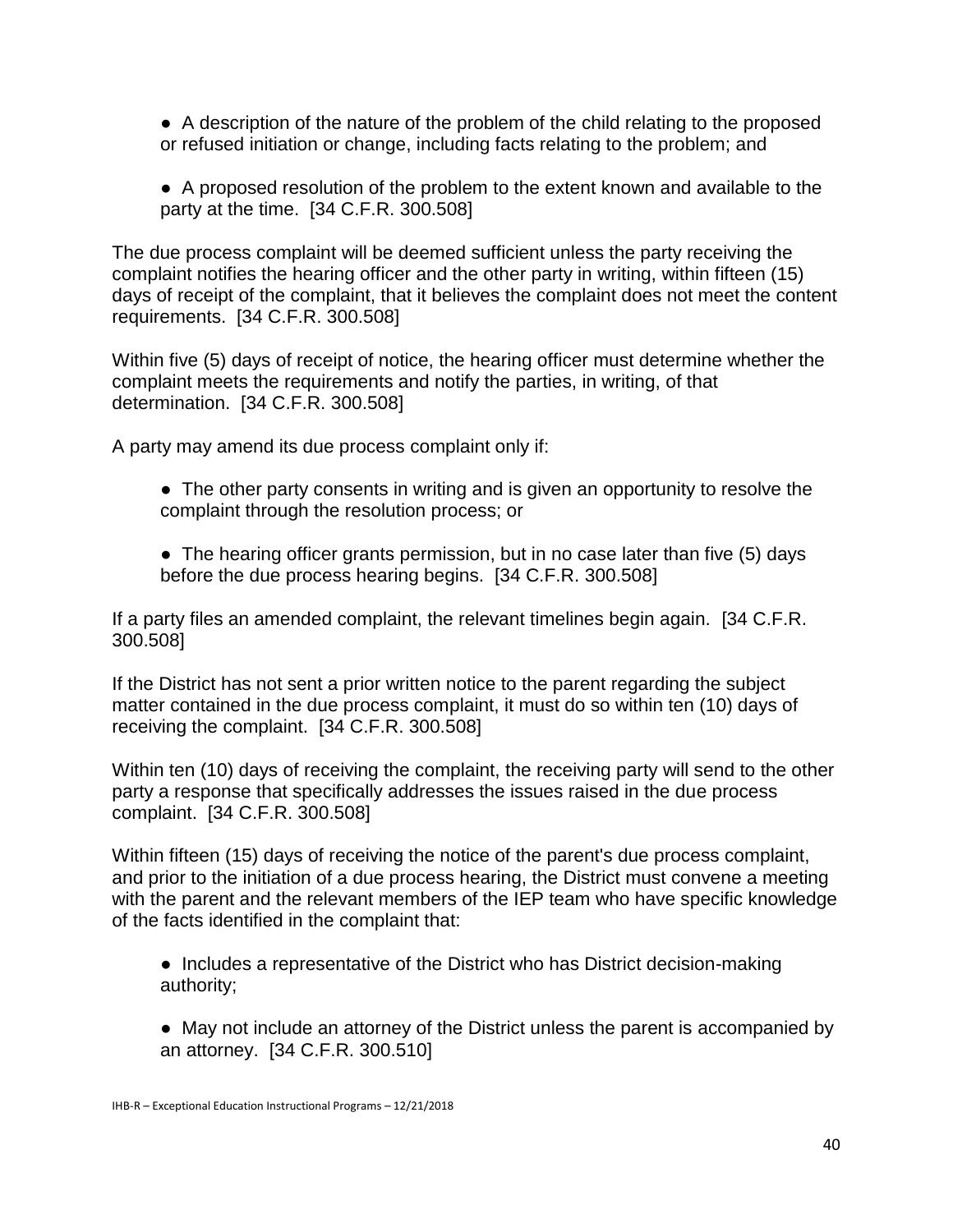The purpose of the meeting is for the parent of the child to discuss the due process complaint, and the factual basis of the complaint, so the District has the opportunity to resolve the dispute. [34 C.F.R. 300.510]

The resolution meeting need not be held if:

- The parent and District agree in writing to waive the meeting; or
- The parent and District agree to use the mediation process. [34 C.F.R.] 300.510]

The parent and the District determine the relevant IEP team members to attend the meeting. [34 C.F.R. 300.510]

If the District has not resolved the complaint to the satisfaction of the parent within thirty (30) days of the receipt of the complaint, the due process hearing may occur. The timeline for issuing a final decision begins at the end of this thirty (30) day period. [34 C.F.R. 300.510]

The failure of the parent to participate in the resolution meeting that has not been mutually agreed to be waived, will delay the timelines for the resolution process and due process hearing until the meeting is held. [34 C.F.R. 300.510]

If the District is unable to obtain the participation of the parent after reasonable efforts have been made and documented, the District may, at the conclusion of the thirty (30) day period, request the hearing officer dismiss the parent's due process complaint. [34 C.F.R. 300.510]

If the District fails to hold the resolution meeting within fifteen (15) days of receiving the complaint or fails to participate in the meeting, the parent may request that the hearing officer begin the hearing timeline. [34 C.F.R. 300.510]

The forty-five (45) day timeline for the due process hearing starts the day after:

● Both parties agree in writing to waive the resolution meeting; *or*

● After either the mediation or resolution meeting starts but before the end of the thirty (30) day resolution period, the parties agree in writing that no agreement is possible; *or*

• If both parties agree in writing to continue the mediation at the end of the thirty (30) day resolution period, but later, one (1) party withdraws from the mediation process. [34 C.F.R. 300.510]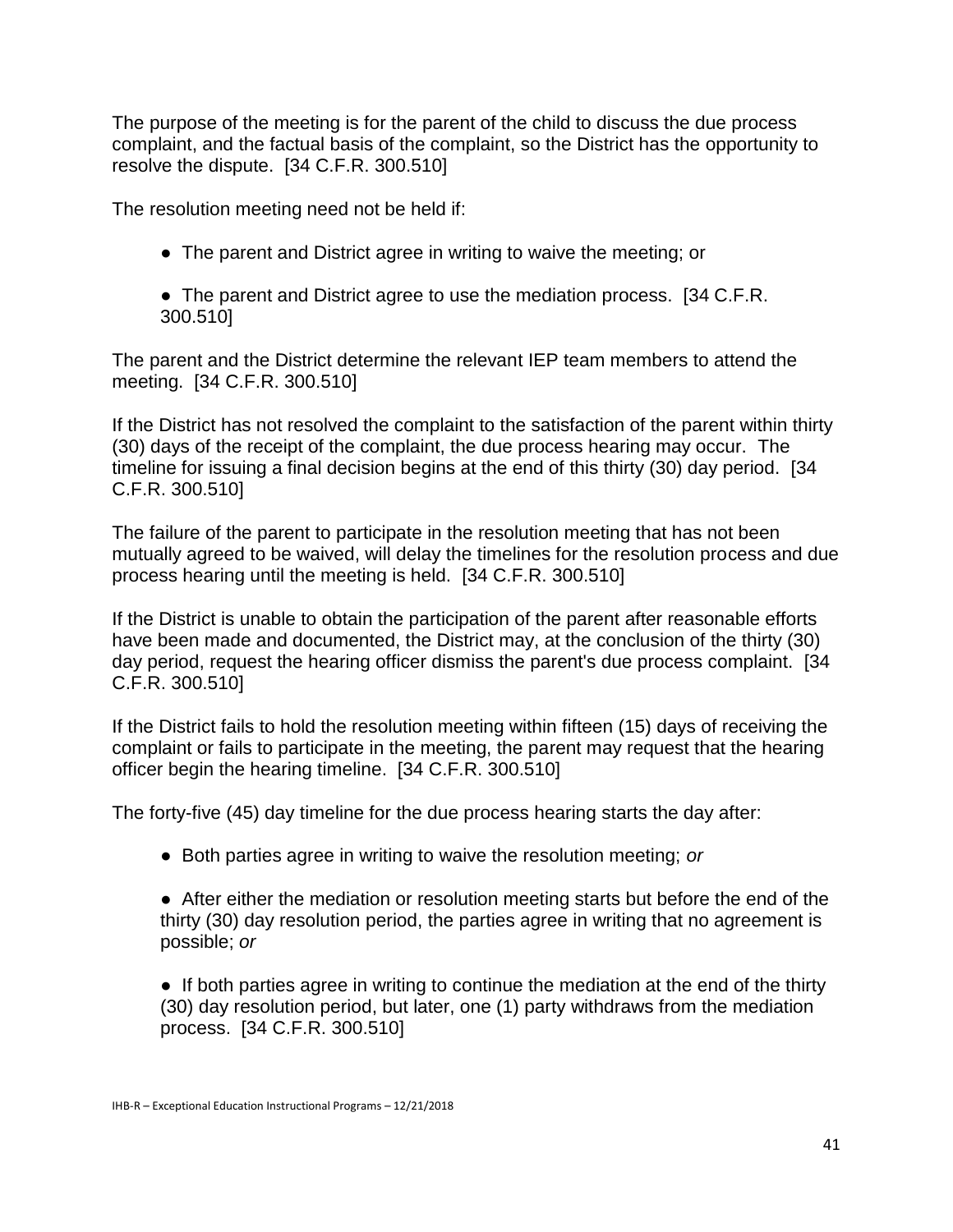If a resolution is reached at the meeting, the parties must execute a legally binding agreement that is:

- Signed by both the parent and District representative who has authority to legally bind the District; and
- Enforceable in any state court of competent jurisdiction or in a district court of the United States. [34 C.F.R. 300.510]

Either party may void the agreement within three (3) business days of the agreement's execution. [34 C.F.R. 300.510]

The child involved in the due process hearing complaint must remain in his or her current educational placement:

• Unless a discipline appeal has been filed as provided in §300.533;

● During the pendency of any administrative or judicial proceeding regarding a due process complaint notice requesting a due process hearing under §300.507; or

● Unless the District and parents of the child agree otherwise. [34 C.F.R. 300.518]

If the complaint involves an application for initial admission to public school, the child, with the consent if the parents, must be placed in the public school until the completion of all the proceedings. [34 C.F.R. 300.518]

If the complaint involves an application for initial services for a child who has turned three (3) and transitioning from Part C to Part B, the District is not required to provide the Part C services the child had been receiving. If the child is found eligible for special education and related services under Part B, and the parent consents to the initial provision of services under §300.300(b), then the District must provide those services that are not in dispute. [34 C.F.R. 300.518]

If the hearing officer agrees with the child's parents that a change of placement is appropriate, that placement must be treated as an agreement between the state and parent for the purposes of (1)(c) of this section. [34 C.F.R. 300.518]

The District ensures that the rights of a child are protected by assigning an individual to act as a surrogate for the parents when:

• No parent can be identified;